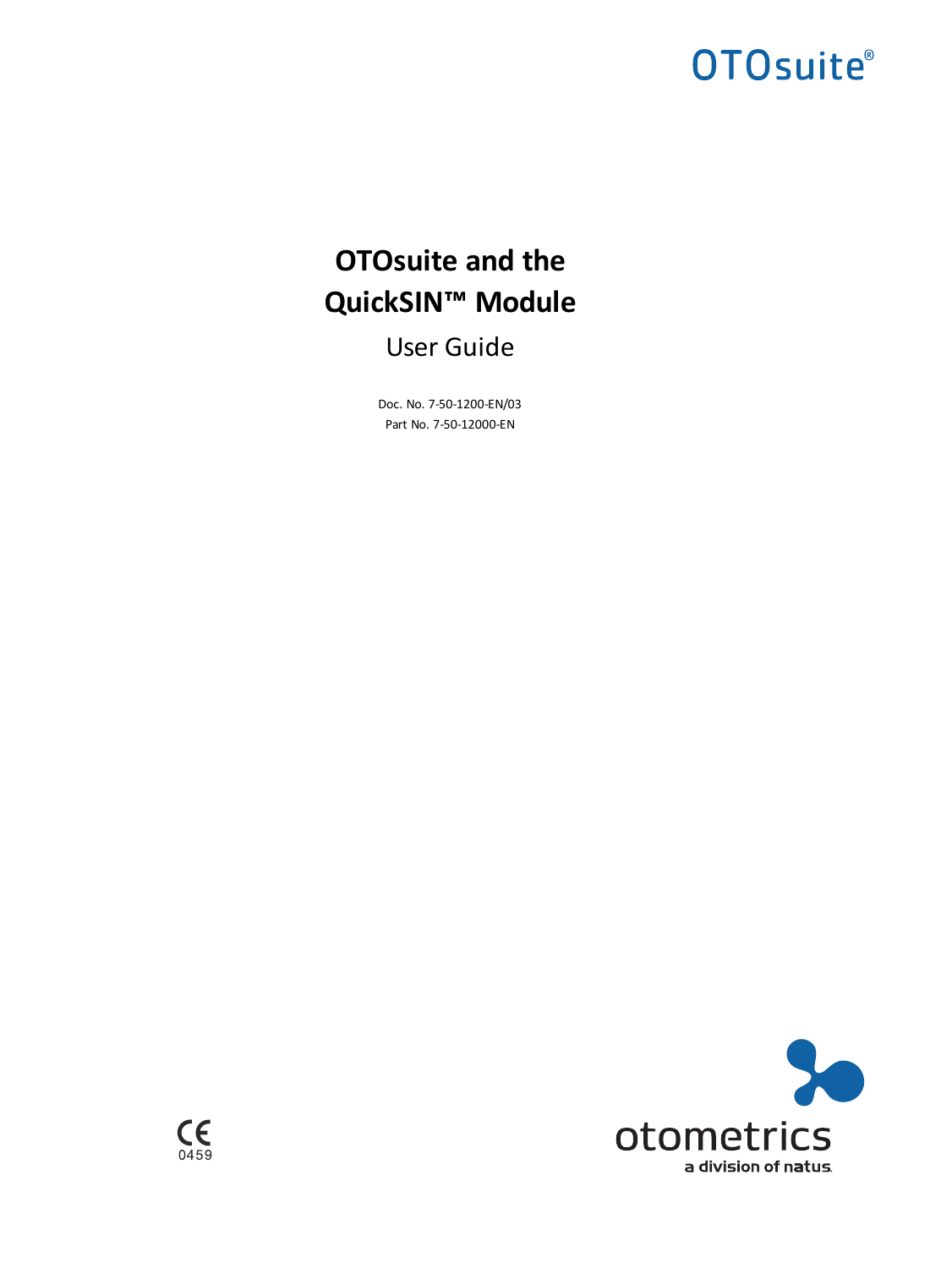#### **Copyright notice**

© 2012, 2019 Natus Medical Denmark ApS. Allrights reserved. ® Otometrics,the Otometrics Icon, AURICAL, MADSEN,Otoscan, ICS and HORTMANN are registered trademarks of Natus Medical Denmark ApS in the U.S.A. and/or other countries.

**Version release date** 2019-05-23 (213717)

**Technical support**<br>Please contact your supplier.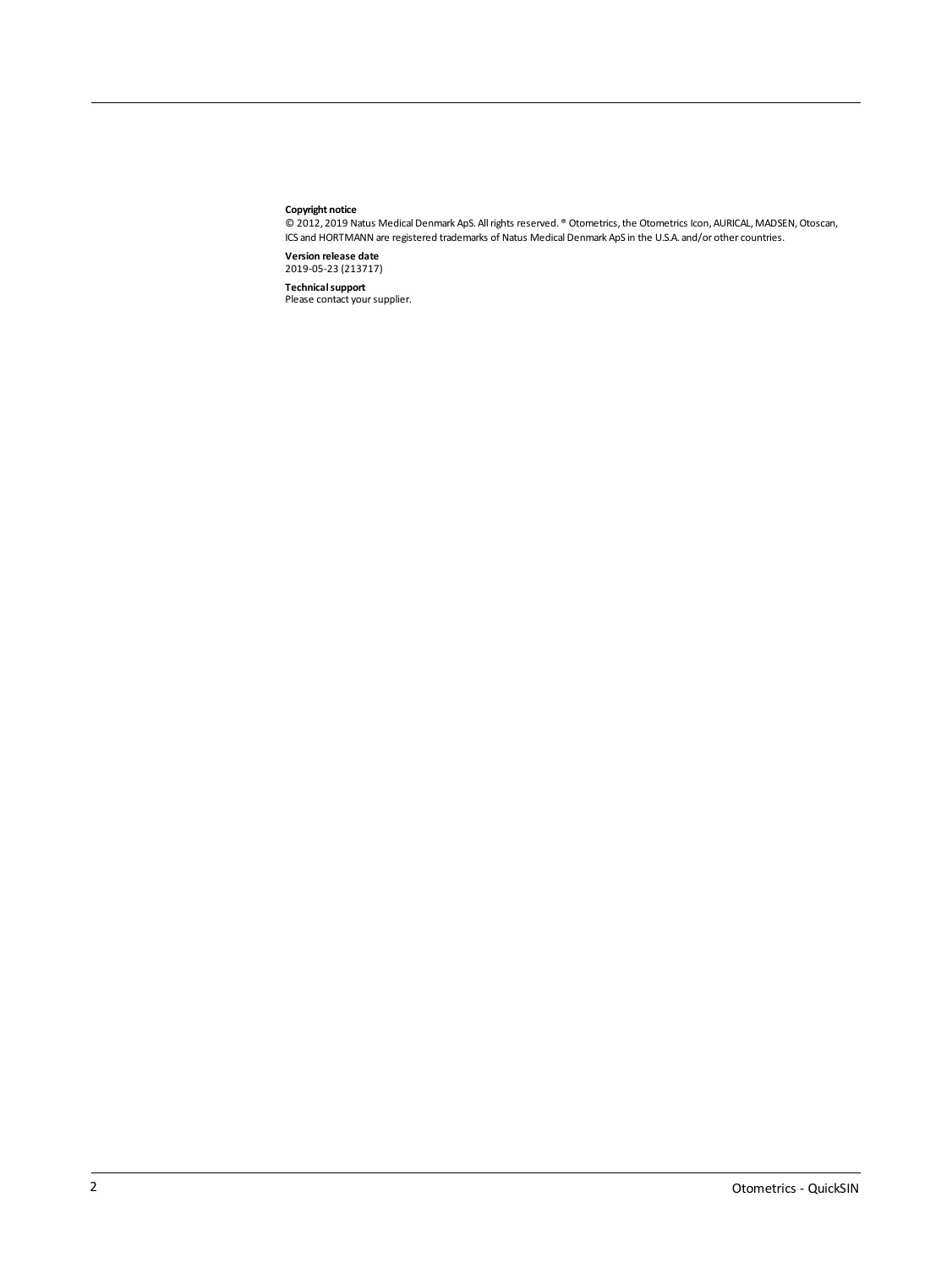## **Table of Contents**

| $\mathbf{1}$ | 4  |
|--------------|----|
| $\mathbf{2}$ | 5  |
| 3            | 6  |
|              | 14 |
| 5.           | 17 |
| 6            | 18 |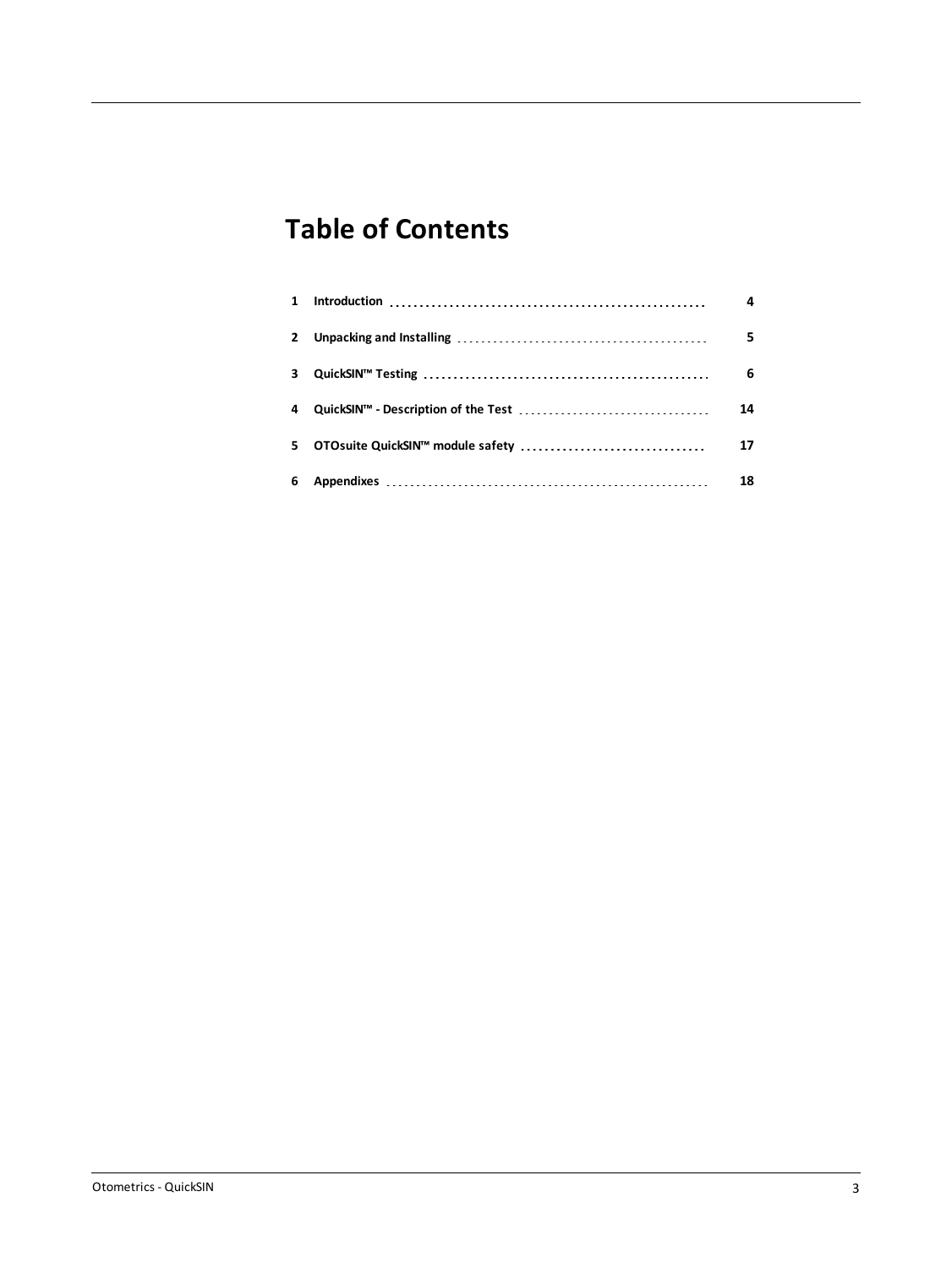## **1 Introduction**

<span id="page-3-0"></span>The OTOsuite QuickSIN™ module is designed to integrate the QuickSIN™ Speech In Noise test from Etymotic Research Inc. as part of the OTOsuite software.

The purpose of the QuickSIN™ test is to test a person's ability to hear speech in a noisy environment.

The QuickSIN™ test should be used on all adult patients as part of the audiometric test battery.

The test represents a realistic simulation of a social gathering in which the listener may "tune out" the target talker and "tune in" one or more of the background talkers.

Each QuickSIN™ list takes approximately one minute to administer and score.

## **1.1 Intended use**

The OTOsuite QuickSIN™ module is intended for use in connection with audiometric testing performed by audiologists, hearing aid dispensers, ENT doctors and other trained personnel.

#### **1.2 System overview**

#### **The OTOsuite QuickSIN™ module**

- Testing in OTOsuite is supported by the MADSEN Astera<sup>2</sup> and the AURICAL Aud audiometers.
- OTOsuite with the QuickSIN™ module is supplied on the OTOsuite Installation disk.
- The QuickSIN™ speech material is supplied on a separate disk.

## **1.3 About this manual**

This is your guide to using the OTOsuite QuickSIN™ module.

We strongly recommend that you read through the screen descriptions in this manual before you use the OTOsuite Quick-SIN™ module for the first time.

To obtain a free printed copy of the user documentation, contact Natus Medical Denmark ApS (www.natus.com).

Note • If you are using the OTOsuite QuickSIN™ module with Noah, we recommend that you are familiar with the *screens and functions provided in Noah.*

#### **1.3.1 Safety**

This manual contains information and warnings which must be followed to ensure the safe performance of the OTOsuite QuickSIN™ module.

*Warning• Local government rules and regulations, if applicable, should be followed at all times.*

Safety information is stated where it is relevant, and general safety aspects are described in OTOsuite [QuickSIN™](#page-16-0) module [safety](#page-16-0)  $\blacktriangleright$  17.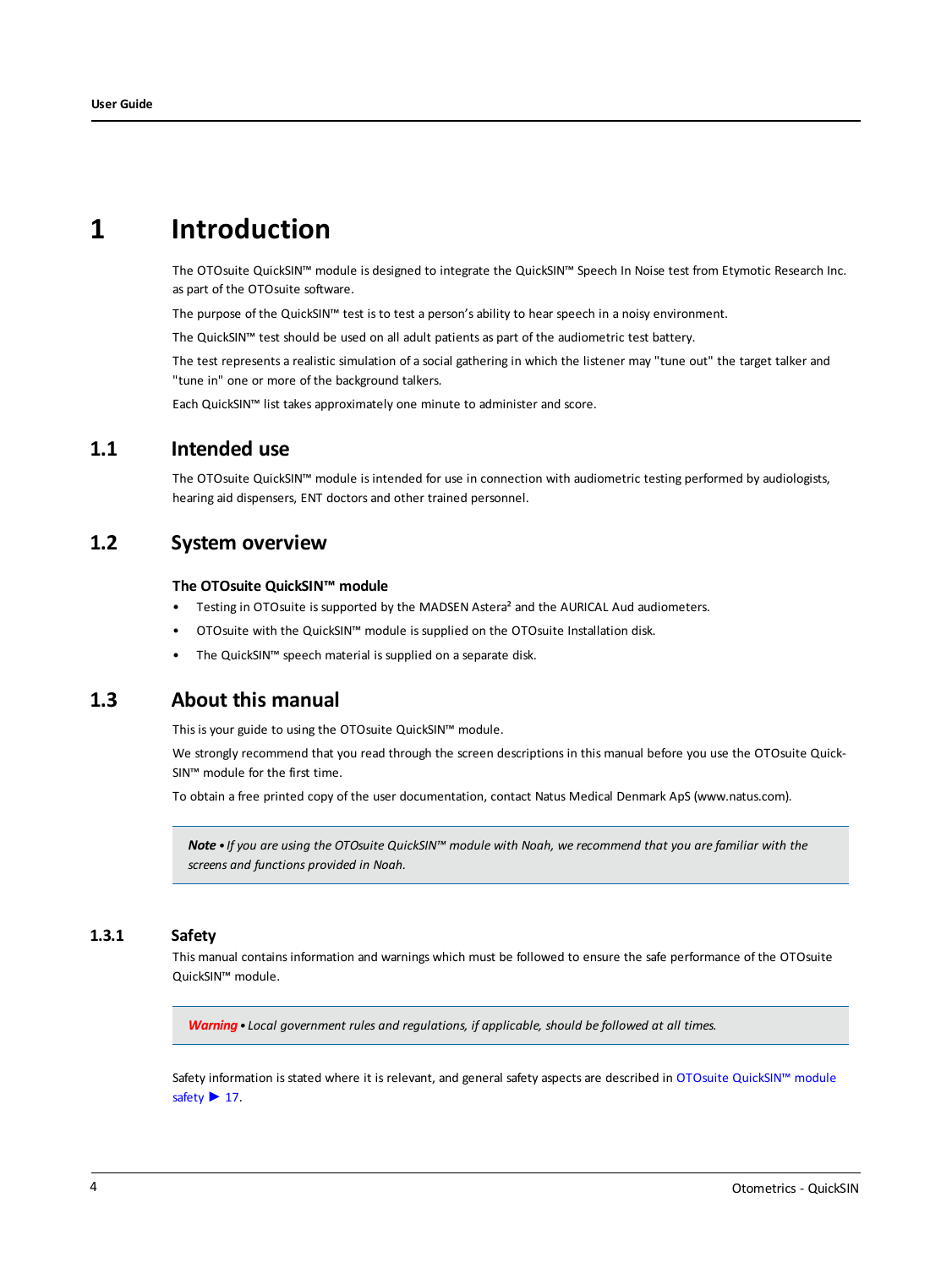## **1.4 Typographical conventions**

#### **The use of Warning, Caution and Note**

To draw your attention to information regarding safe and appropriate use of the device or software, the manual uses precautionary statements as follows:

*Warning• Indicates that there is a risk of death or serious injury to the user or patient.*

Caution . Indicates that there is a risk of injury to the user or patient or risk of damage to data or the device.

*Note • Indicates that you should take special notice.*

#### **1.4.1 Navigating this manual**

Menus, icons and functions to select are shown in bold type, as for instance in:

<span id="page-4-0"></span>

Click the **Set Options** icon on the toolbar or select **Tools** > **Options**...

## **2 Unpacking and Installing**

## **2.1 Unpacking**

- 1. Inspect the package and its contents for possible visual damage.
- 2. Check with the packing list to make sure that you have received all necessary parts and accessories. If your package is incomplete, contact your supplier.

## 2.2 Installation

For instructions on installing OTOsuite, see the OTOsuiteInstallation Manual which is inserted in the OTOsuite Installation box, and the OTOsuite documentation.

Whether you install OTOsuite or the QuickSIN™ speech material first is of no consequence.

- 1. Install OTOsuite.
- 2. Install the QuickSIN™ speech material supplied on a separate disk.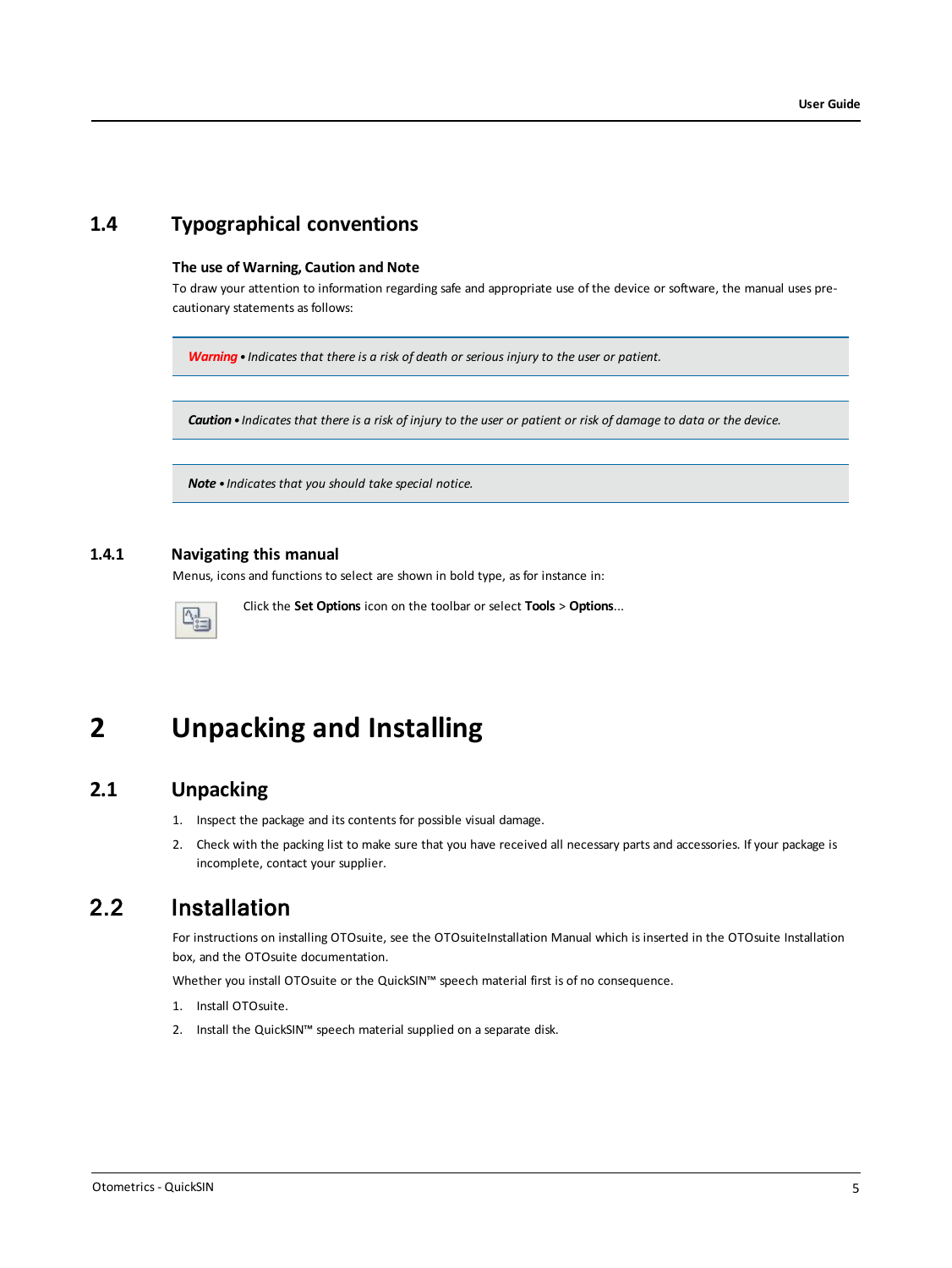## <span id="page-5-0"></span>**3 QuickSIN™ Testing**

## **3.1 Quick start**

- 1. Select the desired test lists in the player.
- 2. Present the test with earphones or in a sound field, with the **Channel 1**/**Stimulus channel** set to 70 dB HL. For patients with PTA hearing losses greater than 45 dB HL, set the **Channel 1**/**Stimulus channel** to a level that by the patient is judged as "Loud but OK."
- 3. Instruct the patient to repeat the sentences spoken by the target (female) talker.
- 4. When you test in a sound field, instruct the patient to hold the talkback microphone close enough so that responses are clearly audible to the tester.
- 5. Score the five key words in each sentence.The key words are bold and they are marked as Incorrect (gray highlighting) as default. Click on a word on the screen to mark it as correct (green highlighting). To score all words in the sentence as correct, click the button **All Correct** or right-click on the sentence and select **All Correct**.
- 6. When the test is completed, the resulting SNR Loss is automatically calculated as SNR Loss = 25.5 Total Correct.

The SNR Loss is presented in the results table together with test number, test ear, number of included lists and transducer type.

If more than one list was selected, the score shown will represent an average of the scores obtained for each selected list.

An interpretation is also presented according to the below categories. These categories are consistent with the original ones provided by Etymotic Research. You can replace the automatic interpretation by typing a comment of your choice.

| <b>SNR Loss</b> | <b>Degree of SNR Loss</b> | <b>Expected improvement with directional microphone</b>  |
|-----------------|---------------------------|----------------------------------------------------------|
| $0-3$ dB        | Normal/Near normal        | May hear better than normals hear in noise.              |
| $3-7$ dB        | Mild SNR loss             | May hear almost as well as normals hear in noise.        |
| 7-15 dB         | Moderate SNR loss         | Directional microphones help. Consider array microphone. |
| $> 15$ dB       | Severe SNR loss           | Maximum SNR improvement is needed. Consider FM system.   |

### **3.2 Navigation**

For general information about navigating in the test screen, see also the OTOsuite User Manual.

The main screen consists of

- a **Scoring Counter** at the top of the screen,
- a **Player Panel** for selecting speech lists and controlling the test,
- a **List View** for viewing and scoring in the selected lists during presentation,
- a **Result Table** for viewing the total SNR loss and details related to the specific lists.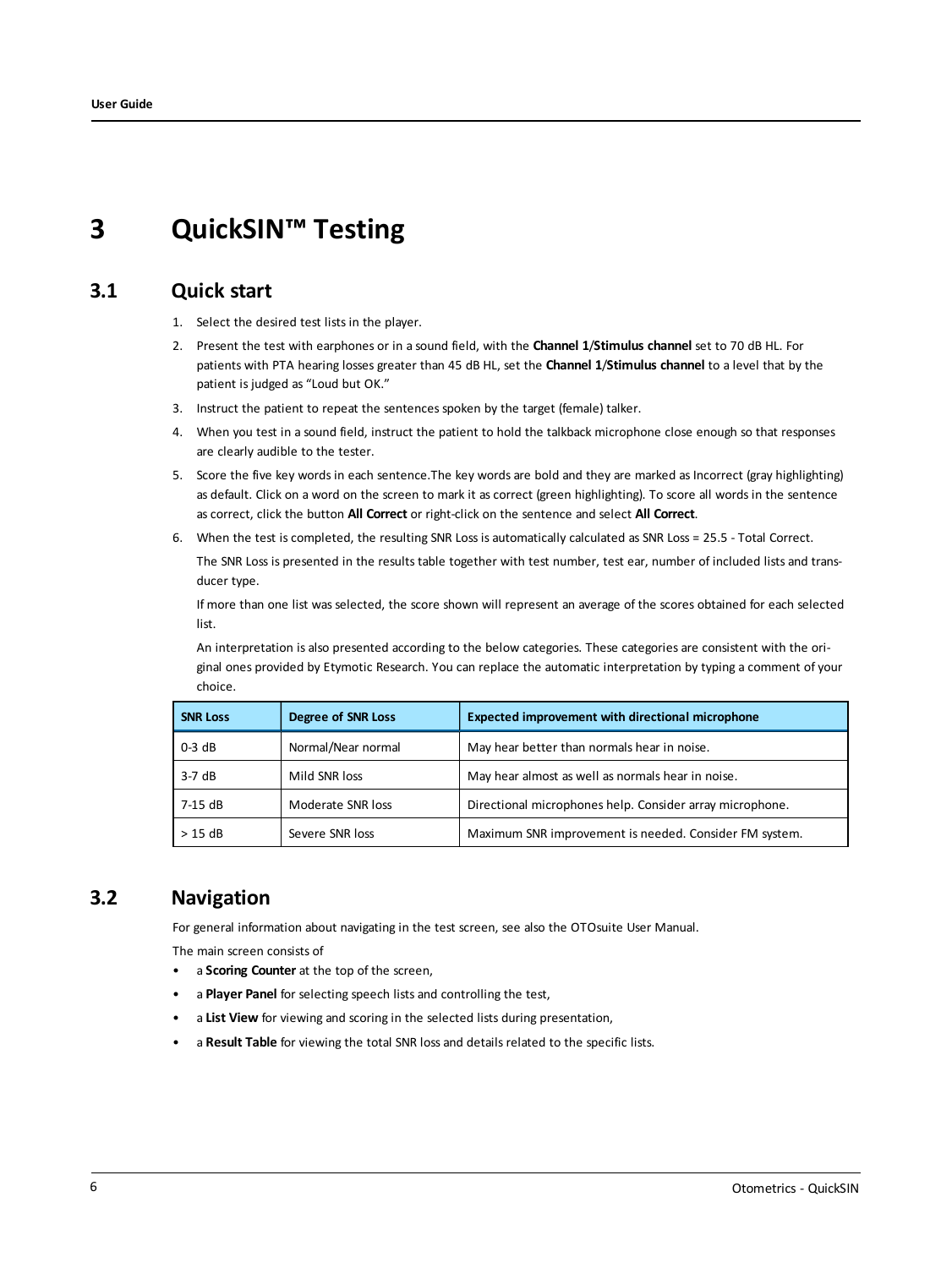#### **3.2.1 The Scoring Counter**

 $0/0$  $List$   $0/0$  During playback and scoring, the **Scoring Counter** at the top of the screen shows

- the number of words scored correctly and the total number of words in the selected lists
- the list currently being presented and the total number of lists in the test.

#### **3.2.2 The Player Panel**

| High Frequency Emphasis<br>Practice O Omni                  |              | Reset               |
|-------------------------------------------------------------|--------------|---------------------|
| ◎ Standard ● Directional ● High Frequency Emphasis Low Pass | Select Lists | Continuous Playback |

The **Player Panel** is a group of buttons that enables you to control the test. You can click **Select Lists** to assign lists to each test type. You can select a test type to run, and you can play, pause, resume, and stop the test.

#### **Player Panel**

#### **Test Types:**

Select the radio button for the type of test that you want to perform. All lists that have been assigned to the test type will be played.

#### • **Practice**

For practicing the test flow so that the client is familiar with the procedure before the actual test starts. Results from **Practice** tests are not included in the scoring.

#### • **Standard**

Standard lists have six sentences, one sentence at each signal-to-noise ratio (SNR) of 25, 20, 15, 10, 5, and 0 dB. These SNRs encompass the range of normal to severely impaired hearing performance in noise.

Speech and babble are presented through the same channel, i.e. from one speaker usually placed in front of the patient.

#### • **Omni**

Select **Omni** in the Control Panel to perform tests with the hearing instrument set to Omni. With this test type, speech and babble are presented from separate channels, with speech coming from the front speaker and babble from the rear speaker. This can then be compared with the results obtained from the Directional tests to evaluate the effectiveness of the hearing instruments' directional microphones. See Testing with [separated](#page-11-0) lists (Omni and [Directional](#page-11-0) test types)  $\triangleright$  12 for details.

#### • **Directional**

Select **Directional** in the Control Panel to perform tests with the hearing instrument set to Directional. With this test type, speech and babble are presented from separate channels, with speech coming from the front speaker and babble from the rear speaker. This can then be compared with the results obtained from the Omni tests to evaluate the effectiveness of the hearing instruments' directional microphones. See Testing with [separated](#page-11-0) lists (Omni and [Directional](#page-11-0) test types) ► 12 for details.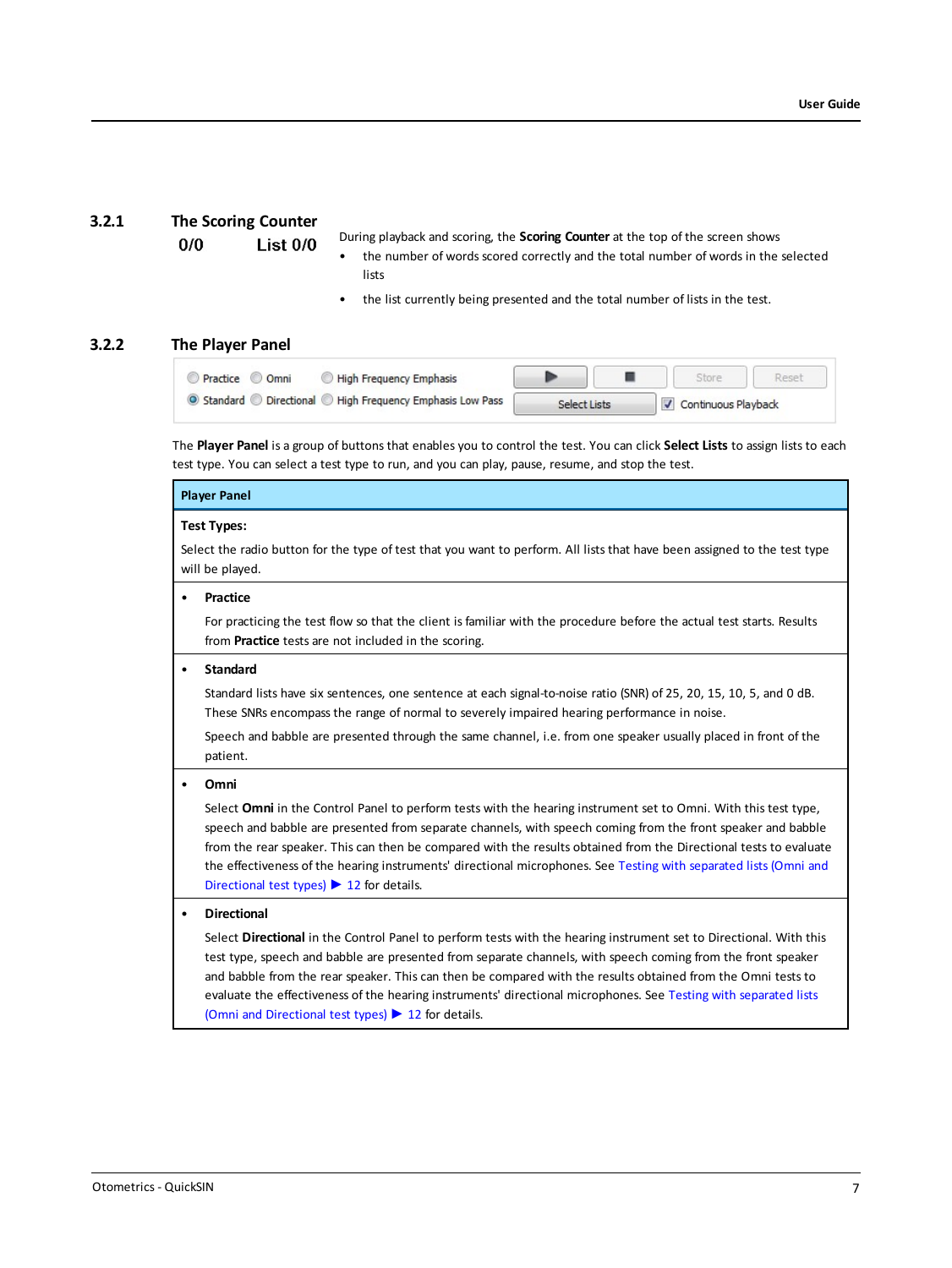| <b>Player Panel</b>                     |                                                                                                                                                                                                                                                                                                                                                                                                      |  |  |  |  |  |  |  |
|-----------------------------------------|------------------------------------------------------------------------------------------------------------------------------------------------------------------------------------------------------------------------------------------------------------------------------------------------------------------------------------------------------------------------------------------------------|--|--|--|--|--|--|--|
|                                         | High Frequency Emphasis (HFE)                                                                                                                                                                                                                                                                                                                                                                        |  |  |  |  |  |  |  |
|                                         | When you play a list that has been assigned the test type High Frequency Emphasis, the sound spectrum of the list<br>is changed to emphasize high frequencies above 1000 Hz. Use this test together with the High Frequency Emphasis<br>Low Pass test to determine whether or not extended high frequency amplification is useful. It is recommended to<br>test four lists each with HFE and HFE-LP. |  |  |  |  |  |  |  |
|                                         | High Frequency Emphasis Low Pass (HFE-LP)                                                                                                                                                                                                                                                                                                                                                            |  |  |  |  |  |  |  |
|                                         | When you play a list that has been assigned the test type High Frequency Emphasis Low Pass, the sound spectrum is<br>the same as for High Frequency Emphasis except that frequencies above 3000 Hz are filtered out. Use HFE-LP tests<br>for comparison with HFE tests.                                                                                                                              |  |  |  |  |  |  |  |
| ►                                       | Play<br>٠                                                                                                                                                                                                                                                                                                                                                                                            |  |  |  |  |  |  |  |
|                                         | During play-back:                                                                                                                                                                                                                                                                                                                                                                                    |  |  |  |  |  |  |  |
|                                         | the List View shows only the speech lists that have been selected for the current test.                                                                                                                                                                                                                                                                                                              |  |  |  |  |  |  |  |
|                                         | you can click on any sentence to jump freely in the selected speech lists.                                                                                                                                                                                                                                                                                                                           |  |  |  |  |  |  |  |
|                                         | the <b>Play</b> button is replaced by a <b>Pause</b> button.                                                                                                                                                                                                                                                                                                                                         |  |  |  |  |  |  |  |
| п                                       | Pause<br>$\bullet$<br>Pauses the presentation of a sentence, for instance if you wish to change the score of a word.                                                                                                                                                                                                                                                                                 |  |  |  |  |  |  |  |
|                                         | Pausing does not terminate the test and does not calculate the final SNR Loss.                                                                                                                                                                                                                                                                                                                       |  |  |  |  |  |  |  |
|                                         | When you press <b>Play</b> again to resume the test, the sentence is repeated from its beginning.                                                                                                                                                                                                                                                                                                    |  |  |  |  |  |  |  |
| п                                       | <b>Stop</b><br>Terminates the test. The final SNR Loss is calculated for all the completed speech lists of the<br>test.                                                                                                                                                                                                                                                                              |  |  |  |  |  |  |  |
| <b>Store</b>                            |                                                                                                                                                                                                                                                                                                                                                                                                      |  |  |  |  |  |  |  |
|                                         | Terminates the test. An SNR Loss result is calculated from all the completed lists of that test.                                                                                                                                                                                                                                                                                                     |  |  |  |  |  |  |  |
| Reset                                   |                                                                                                                                                                                                                                                                                                                                                                                                      |  |  |  |  |  |  |  |
|                                         | Terminates the test without storing any results.                                                                                                                                                                                                                                                                                                                                                     |  |  |  |  |  |  |  |
| <b>Select Lists</b><br>$\bullet$        |                                                                                                                                                                                                                                                                                                                                                                                                      |  |  |  |  |  |  |  |
|                                         | Open the list selection window to select the speech lists to be included in the test. For each test type that you<br>want to perform, assign the test type to at least one list.                                                                                                                                                                                                                     |  |  |  |  |  |  |  |
|                                         | Alternatively, select speech lists in the <b>Options</b> dialog and set up user tests using specific speech lists.                                                                                                                                                                                                                                                                                   |  |  |  |  |  |  |  |
| <b>Continuous Playback</b><br>$\bullet$ |                                                                                                                                                                                                                                                                                                                                                                                                      |  |  |  |  |  |  |  |
| sentences.                              | If the checkbox is checked, the lists assigned to the current test type are presented without stopping between the                                                                                                                                                                                                                                                                                   |  |  |  |  |  |  |  |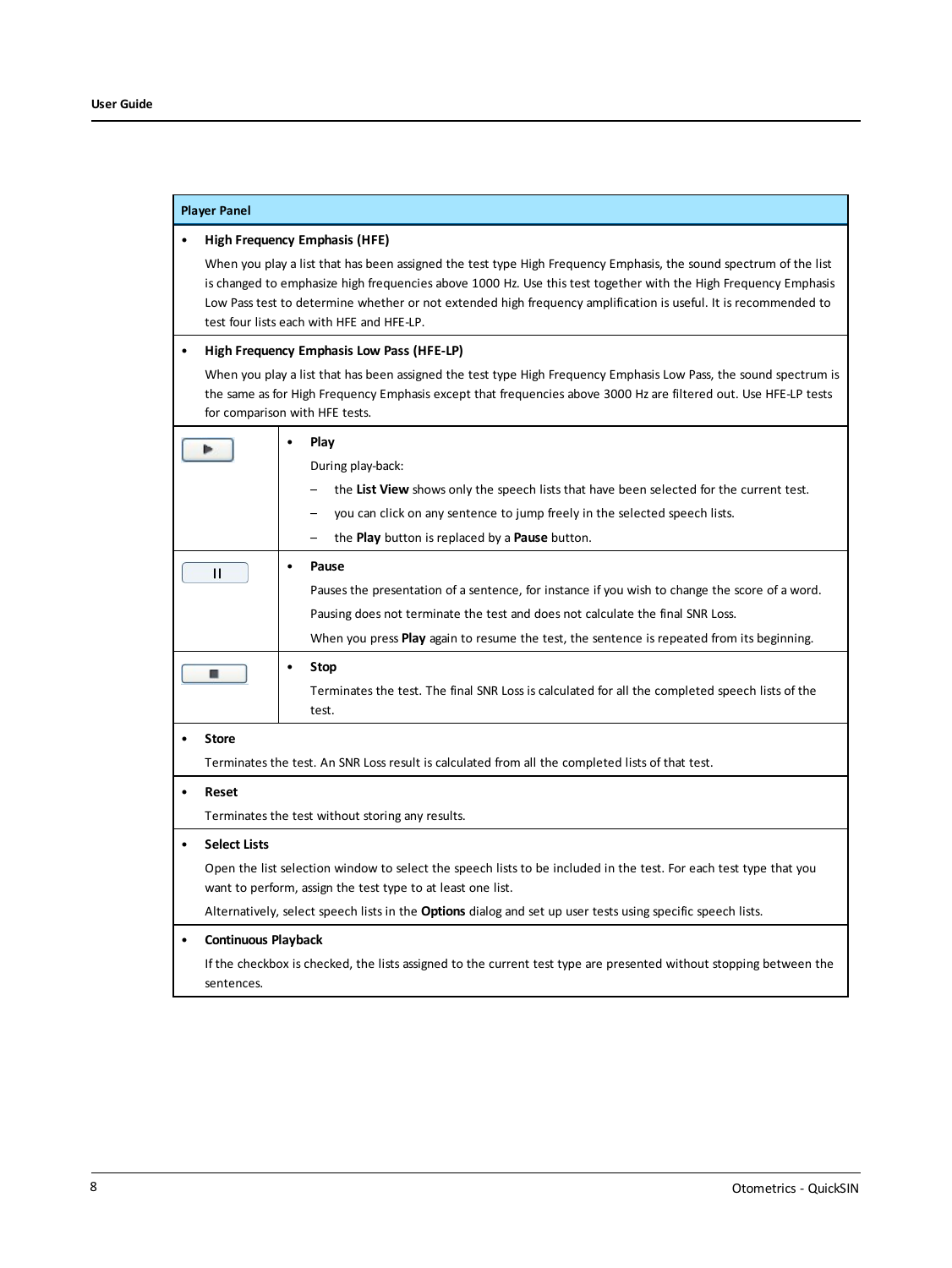#### **3.2.3 The List View**



When you click the Play button, the selected speech lists for the current test are displayed in the **List View**.

Each sentence in a list has five key words that can be scored as **Correct** or **Incorrect**.

Words that can be scored are displayed in **BOLD TYPE**.

The sentence being presented is shown above the list. This is where you score correctly repeated words by clicking on them.

- When you score a word as **Correct**, it is highlighted in green.
- When you score a word as **Incorrect**, it is highlighted in grey.

#### **During play-back**

An icon to the left of the sentence that is being presented shows the status.



Indicates that the list is being presented.



Indicates that the list is paused.



Indicates that the list is stopped.

#### **Scoring**

Five key words can be scored in each sentence. The key words to be scored are shown in **BOLD** type.

One point is given for each key word repeated correctly. The number of words repeated correctly for each sentence is shown in the scoring counter at the top of the screen and, when the results have been calculated, in the **Result** table. The total of correctly repeated words is calculated for the list.

*Note • For greater accuracy, two or more lists should be averaged*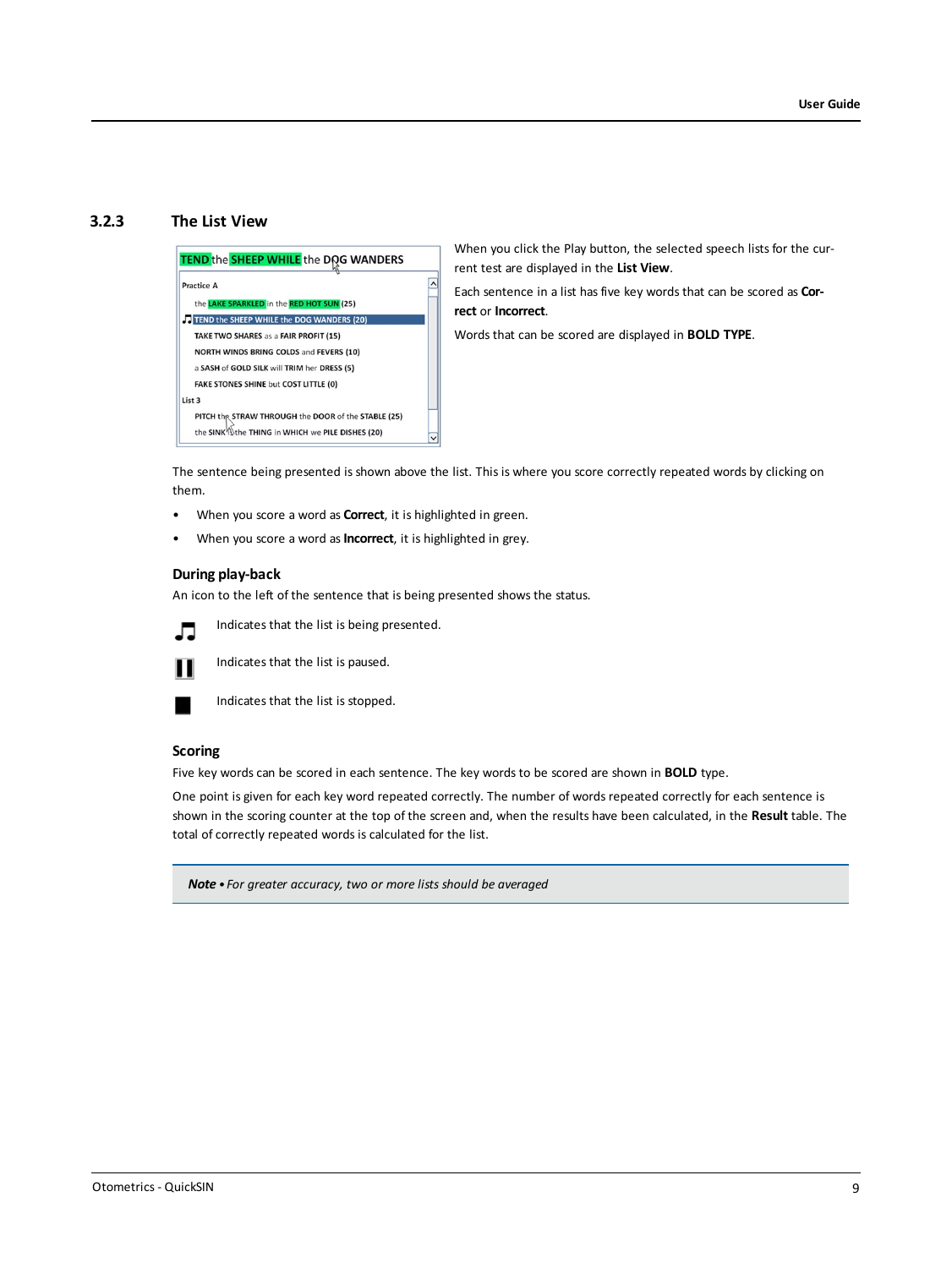#### **3.2.4 The Results table**

| Test           | Ear              | Type                                              | SNR Loss | Lists          | Category/Comments             |
|----------------|------------------|---------------------------------------------------|----------|----------------|-------------------------------|
| 1              |                  | <b>Right Standard</b>                             | 7dB      | 3              | <b>AC - Mild SNR loss</b>     |
|                |                  | May hear almost as well as normals hear in noise. |          |                |                               |
| $\overline{ }$ |                  | Right Omni                                        | 8 dB     | $\overline{a}$ | <b>AC - Moderate SNR loss</b> |
|                |                  | Directional microphones help. Consider array mic. |          |                |                               |
| 3              |                  | <b>Right Directional</b>                          | 5 dB     | 4              | <b>AC - Mild SNR loss</b>     |
|                |                  | May hear almost as well as normals hear in noise. |          |                |                               |
| $\mathbf{A}$   | <b>Right HFE</b> |                                                   | 8 dB     | $\mathbf{A}$   | <b>AC - Moderate SNR loss</b> |
|                |                  | Directional microphones help. Consider array mic. |          |                |                               |
| s              | Right HFE        |                                                   | 12 dB    | $\Delta$       | <b>AC - Moderate SNR loss</b> |
|                |                  | Directional microphones help. Consider array mic. |          |                |                               |
| 6              |                  | <b>Right HFELP</b>                                | 15dB     | 4              | <b>AC - Moderate SNR loss</b> |
|                |                  | Directional microphones help. Consider array mic. |          |                |                               |
| $\overline{ }$ |                  |                                                   |          |                |                               |
|                |                  |                                                   |          |                |                               |
| 8              |                  |                                                   |          |                |                               |

During review (when the Player is in idle mode), the **List View** shows all lists that have been included in calculating any SNR loss in the **Results** table.

| <b>Results Table</b> |                                                                                                                                                                                                |
|----------------------|------------------------------------------------------------------------------------------------------------------------------------------------------------------------------------------------|
| Test                 | If needed, right-click and select Delete Test to delete the entire test row.                                                                                                                   |
| Ear                  | Shows which ear was tested.                                                                                                                                                                    |
| <b>Type</b>          | Shows which type of test was run.                                                                                                                                                              |
| <b>SNR Loss</b>      | When the test is completed, the calculated result averages the SNR Loss scores based on the<br>selected lists that were presented to the patient.                                              |
| Lists                | Shows how many lists were completed in the test.                                                                                                                                               |
| Category/Comments    | Shows a default comment.                                                                                                                                                                       |
|                      | Editing the text<br>You can overwrite the standard test comment with a note of your own.<br>If you wish to retrieve the original comment, right-click the test and select Insert default text. |

## <span id="page-9-0"></span>**3.3 Preparing for QuickSIN™ testing**

#### **3.3.1 Preparing the test environment**

1. Prepare the setup of the test environment to accommodate the type of QuickSIN™ test you wish to perform.

#### – **Standard lists**

Standard lists can be presented either through earphones or sound field loudspeakers.

If you present **standard** lists through sound field loudspeakers, make sure that the front speaker is placed correctly in front of the seat where the patient is to be placed.

#### – **Separated lists**

Separated lists (Omni and Directional test types) can only be presented through sound field loudspeakers.

If you present **separated** lists, make sure that both front and back speaker are placed correctly in relation to the seat where the patient is to be placed.

– **Testing through sound field loudspeakers**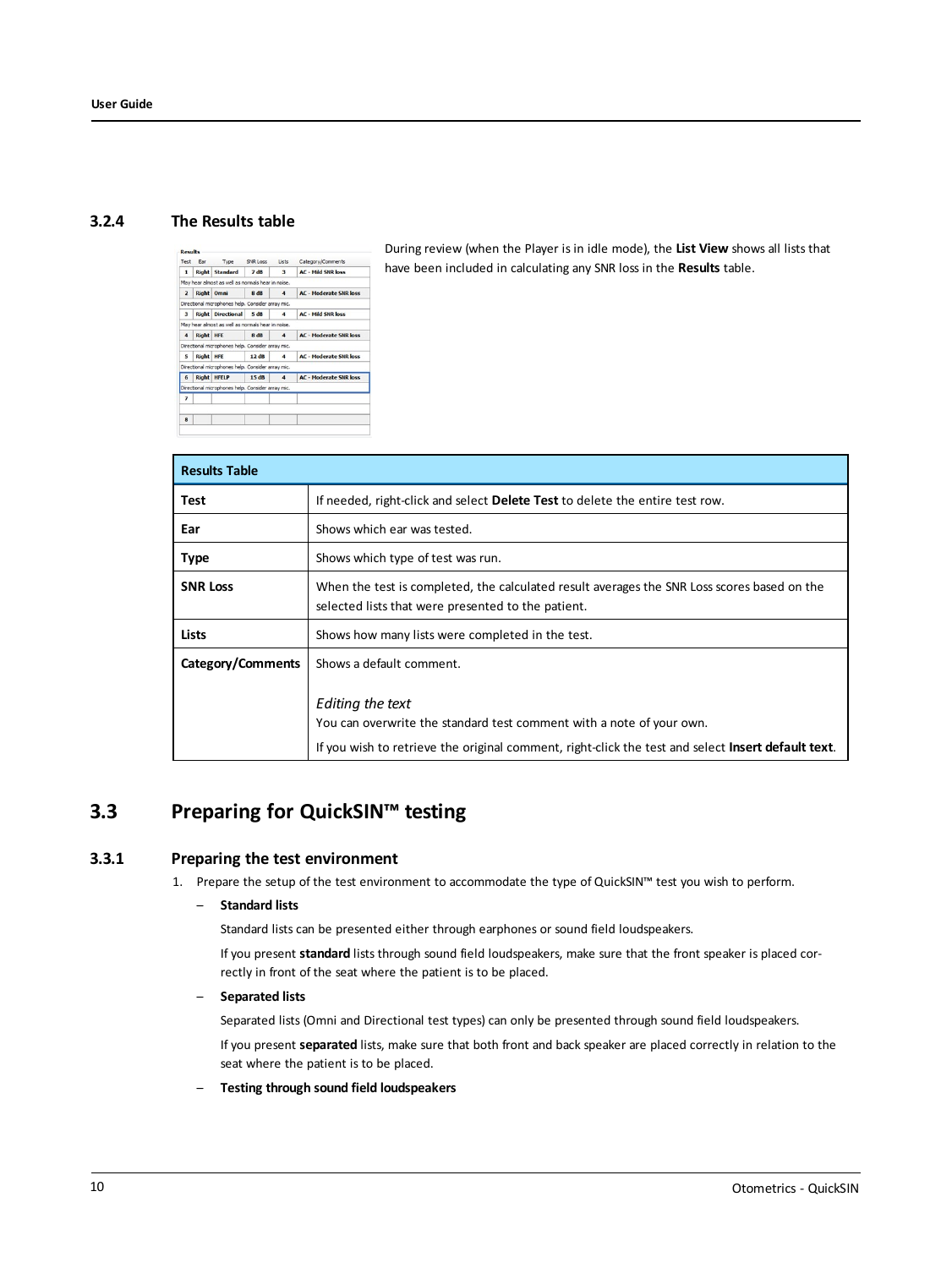Make sure that the patient and talk back microphones are placed as closely together as possible in order to hear the patient response through the recorded babble.

Alternatively, you can pause the playback between sentences in order to better hear the patient response. See Testing with separated lists (Omni and [Directional](#page-11-0) test types) ► 12.

#### **3.3.2 Preparing OTOsuite**

- <span id="page-10-0"></span>1. Click on the **QuickSIN** tab in the **Audiometry** module.
	- If the **QuickSIN** tab is not shown, enable viewing the **QuickSIN** tab in the **Configuration Wizard**.
- 2. Click the **Select Lists** button to display the list selection window and assign lists to the test types that you want to use.

It is recommended that you use several lists because the calculated result averages the SNR Loss scores based on the selected lists that are presented to the patient.

Alternatively, you can select the speech lists in the **Options** dialog and set up user tests using specific speech lists.

| Select lists for each test type |                  |                          |                    |                |                  |  |  |  |  |  |
|---------------------------------|------------------|--------------------------|--------------------|----------------|------------------|--|--|--|--|--|
| List                            | Practice         |                          |                    |                |                  |  |  |  |  |  |
| $\overline{A}$                  | Ø                |                          |                    |                |                  |  |  |  |  |  |
| B                               | $\boldsymbol{z}$ |                          |                    |                |                  |  |  |  |  |  |
| C                               | $\mathcal{I}$    |                          |                    |                |                  |  |  |  |  |  |
| List                            | Standard         | Omni                     | <b>Directional</b> | <b>HFE</b>     | HFE-LP           |  |  |  |  |  |
| $\mathbf{1}$                    | $\mathcal{L}$    | 同                        | г                  | 同              | F                |  |  |  |  |  |
| $\overline{2}$                  | Ø                | П                        | Г                  | П              | П                |  |  |  |  |  |
| 3                               | $\sigma$         | F                        | г                  | $\Box$         | F                |  |  |  |  |  |
| 4                               | г                | ☑                        | г                  | П              | П                |  |  |  |  |  |
| 5                               | m                | $\overline{\mathcal{L}}$ | П                  | $\overline{a}$ | m                |  |  |  |  |  |
| 6                               | г                | Ø                        | П                  | Ø              | П                |  |  |  |  |  |
| $\overline{7}$                  |                  | П                        | $\overline{v}$     | $\overline{u}$ | m                |  |  |  |  |  |
| 8                               | г                | г                        | Ø                  | $\overline{d}$ | П                |  |  |  |  |  |
| 9                               | m                | Г                        | $\overline{v}$     | П              | $\overline{J}$   |  |  |  |  |  |
| 10                              |                  |                          | П                  | П              | Ø                |  |  |  |  |  |
| 11                              |                  |                          | Г                  | m              | $\boldsymbol{z}$ |  |  |  |  |  |
| 12                              |                  | m                        | ▥                  | n              | Ø                |  |  |  |  |  |
|                                 |                  |                          |                    |                |                  |  |  |  |  |  |
|                                 |                  |                          |                    |                | OK               |  |  |  |  |  |

- 3. Present the test through earphones or in a sound field with the attenuator set to 70 dB HL. For subjects with PTA hearing losses greater than 45 dB HL, set the attenuator to a level that is "Loud, but OK".
- <span id="page-10-1"></span>4. Test monaurally or binaurally. Insert earphones (EAR 3A or EAR 5A) are recommended for monaural testing; their high interaural attenuation typically makes masking of the non-test ear unnecessary.

#### **3.3.3 Preparing the patient**

You can use the practice lists to familiarize the patient with the test protocol or to determine the "Loud, but OK" presentation level for persons with hearing loss of 50 dB HL and greater.

1. Instruct the patient to repeat the sentences that are presented during the test.

#### **Test instructions**

"Imagine that you are at a party. There will be a woman talking and several other talkers in the background. The woman's voice is easy to hear at first, because her voice is louder than the others. Repeat each sentence the woman says. The background talkers will gradually become louder, making it difficult to understand the woman's voice, but please guess and repeat as much of each sentence as possible."

#### • **Testing through sound field loudspeakers**

Make sure that the patient and talk back microphones are placed as closely together as possible in order to hear the patient response through the recorded babble.

Alternatively, you can pause the playback between sentences in order to better hear the patient response.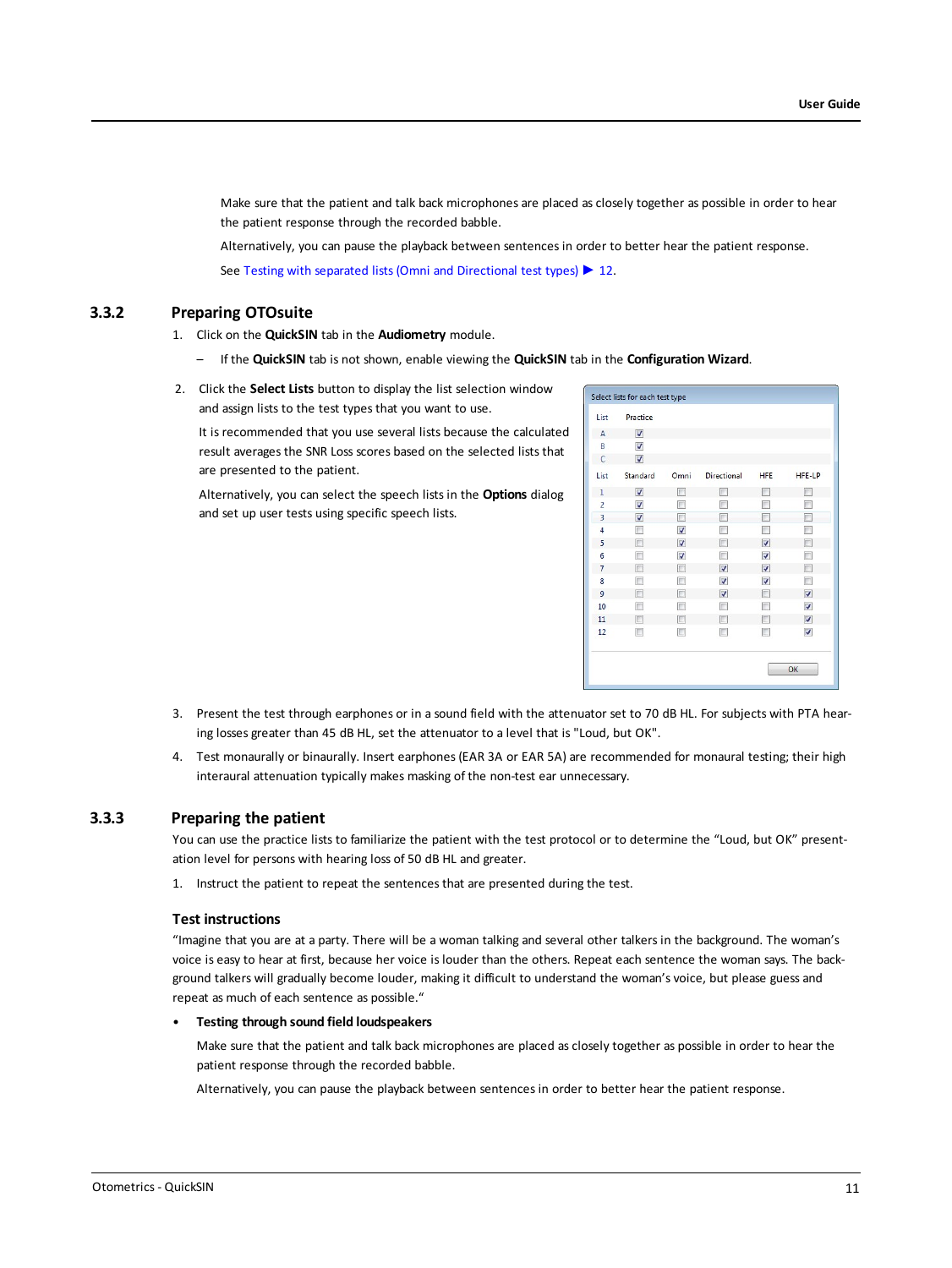#### **Setting the presentation level**

1. Set the presentation level.

You can use the practice lists to determine the correct presentation level. These lists are not equivalent to the test lists, and do not reliably predict SNR loss.

- For pure tone average (PTA) less than 45 dB HL, set the attenuator dial to 70 dB HL.
- For pure tone average (PTA) of 50 dB HL or greater, set the attenuator dial to a level that is judged to be "Loud, but OK"

The sound should be perceived as loud, but not uncomfortably loud. (See [Appendixes](#page-17-0) ► 18.)

#### **Practice lists**

- 1. Click **Play** on a practice list to familiarize the patient with the task.
- 2. Use the **Pause** button between sentences if the patient responds slowly or disable **Continuous Playback** in the player. This will allow you to present each sentence manually using the **Play** button.

## **3.4 Performing the QuickSIN™ test**

Before you start testing, make sure that you are well prepared. Good preparation is important in order to perform a Quick-SIN™ test as quickly and efficiently as possible. See the following sections:

- Preparing for [QuickSIN™](#page-9-0) testing ► 10, where you make sure that the test environment accommodates the type of test you wish to perform.
- [Preparing](#page-10-0) OTOsuite ► 11, where you prepare OTOsuite before you spend time on preparing the patient.
- [Preparing](#page-10-1) the patient ► 11, where you familiarize the patient and set the presentation level of the test.

#### **3.4.1 Performing the QuickSIN™ test**

- 1. When you have run one or more practice lists in order to familiarize the patient with the test and to set the presentation level, proceed with one of the test lists.
- 2. When a sentence is presented, click the words that are scored correctly. The scored words are highlighted in green.
	- If you have scored a word incorrectly, pause the test and right-click on the word to toggle the score.
	- When the entire sentence has been presented, you can click the button **All Correct** or right-click on the sentence and select **All Correct** to score all words in the sentence.
- 3. Click the **Play** button to resume the test.
- 4. When the test is completed, click **Stop** to terminate the test. The **SNR Loss** is calculated based on the lists that were presented and is shown in the **Result Table**.

If the test is stopped before all lists have been scored, a result will be calculated from all completed lists up to that point.

SNR Loss is calculated for each list by using the formula: SNR Loss = 25.5 – Total Correct.

<span id="page-11-0"></span>For greater accuracy, two or more lists should be averaged (see [Reliability](#page-15-0) (statistics made useful) ► 16 and [Com](#page-16-1)parison between two [conditions](#page-16-1) ▶ 17).

## **3.5 Testing with separated lists (Omni and Directional test types)**

The purpose of testing with separated lists is to provide a quick way to verify the effectiveness of hearing instruments that have switchable directional microphones.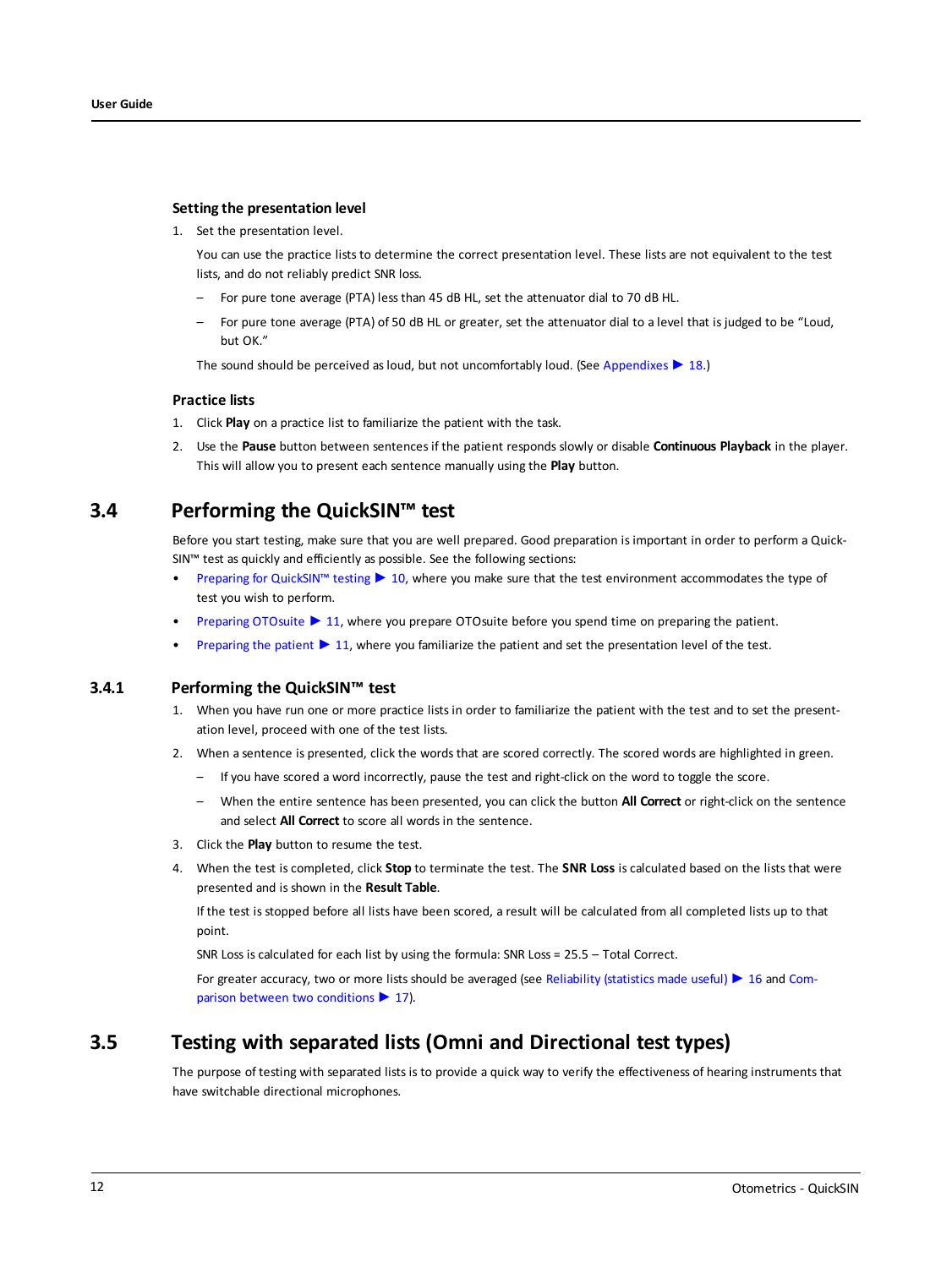#### **3.5.1 Test procedure for separated lists**

If the loudspeakers are located at +45° and -45°, test each ear separately.

- 1. Position the patient in the sound booth so that speech is presented from in front at 45°and babble from behind at approximately 135°.
- 2. Direct the speech (Channel 1) to the loudspeaker at 45° and direct the babble (Channel 2) to the loudspeaker at 135°.

Note • There are two possible "45 degree" orientations for the patient. The desired orientation places the instrumented ear between the loudspeakers. When the other ear is tested, the patient will need to be rotated to face the *opposite wall and the speech and babble switched to the opposite speakers.*





3. If the loudspeakers are located at 0° and 180°, you can test each ear separately or both ears together. Position the patient in the sound booth so that speech is presented from in front at 0° and babble from behind at 180°.

Using the separated lists, two types of demonstrations are possible:

#### **Subjective**

- 1. Have the patient set the hearing instrument/s to Omni.
- 2. Adjust the speech to 50 dB HL (65 dB SPL conversational speech level)and pause the playback. When the test is paused you can right click sentences in order to play them.
- 3. Select a sentence with a noise level where the patient reports that it just prevents understanding the speech.
- 4. Repeat playing the sentence and have the patient switch back and forth between Omni and Directional positions on the hearing instrument/s.

The improved intelligibility in the directional mode should be obvious.

#### **Objective**

- 1. Set the dial for both channels to 50 dB HL.
- 2. Score each list as before to obtain SNR Loss.
- 3. Test in Omni and Directional. A minimum of three lists in each condition (six total) is required for a valid comparison to an accuracy of 1.5 dB at the 80% confidence level (see [Comparison](#page-16-1) between two conditions ► 17).
- 4. If you find a difference greater than 4 dB with one list in each condition, you have already reached the 95% confidence level.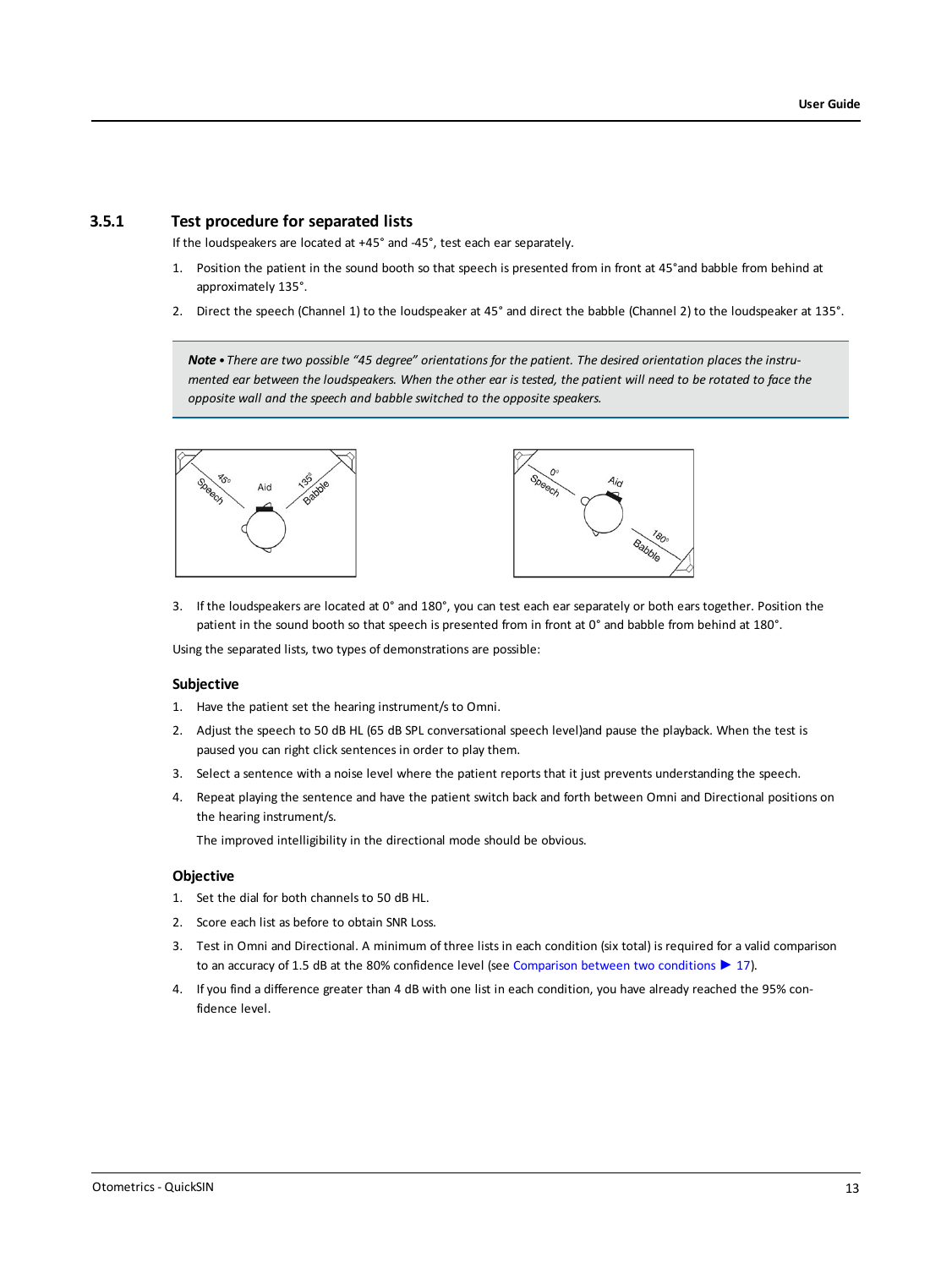## <span id="page-13-0"></span>**4 QuickSIN™ - Description of the Test**

## **4.1 The purpose of QuickSIN™ testing**

The primary complaint of hearing-impaired persons is difficulty hearing in background noise. The measurement of SNR loss (signal-to-noise ratio loss) is important because it is not possible to reliably predict a person's understanding of speech in a noisy environment based on the pure tone audiogram (Killion & Niquette, 2000).

The QuickSIN™ test was developed to:

- Provide a one-minute estimate of SNR Loss
- Provide a quick way for clinicians to quantify a patient's ability to hear in noise
- Determine if extended high frequency emphasis improves or degrades understanding of speech in noise
- Assist professionals in choosing appropriate amplification and other assistive technologies
- Demonstrate that hearing instruments with directional microphones improve speech intelligibility in noise
- Provide a large number of equivalent test lists for use in clinical and research work
- Provide information useful in counseling patients regarding realistic expectations

#### **4.1.1 The QuickSIN™ methodology**

A list of six sentences with five key words per sentence is presented in four-talker babble noise. The sentences are presented at pre-recorded signal-to-noise ratios which decrease in 5-dB steps from 25 (very easy) to 0 (extremely difficult).The SNRs used are: 25, 20, 15, 10, 5 and 0, encompassing normal to severely impaired performance in noise.

#### **4.1.2 What is SNR Loss?**

We are interested in the patient's performance in noise compared to normal-hearing persons' performance in noise. We consider this difference in performance the SNR Loss.

Similar to the definition of pure tone hearing loss, SNR Loss is defined as the dB increase in signal-to-noise ratio required by a hearing-impaired person to understand speech in noise, compared to someone with normal hearing. A normal-hearing person requires about +2 dB signal-to-noise ratio (speech louder than the background noise by 2 dB) to identify 50% of key words in sentences on the QuickSIN™ test. The value of SNR Loss is derived from the SNR-50 (signal-to-noise ratio for 50% correct) score. A hearing-impaired person who requires speech to be 8 dB higher than the noise to achieve a 50% correct score would have a 6 dB SNR Loss.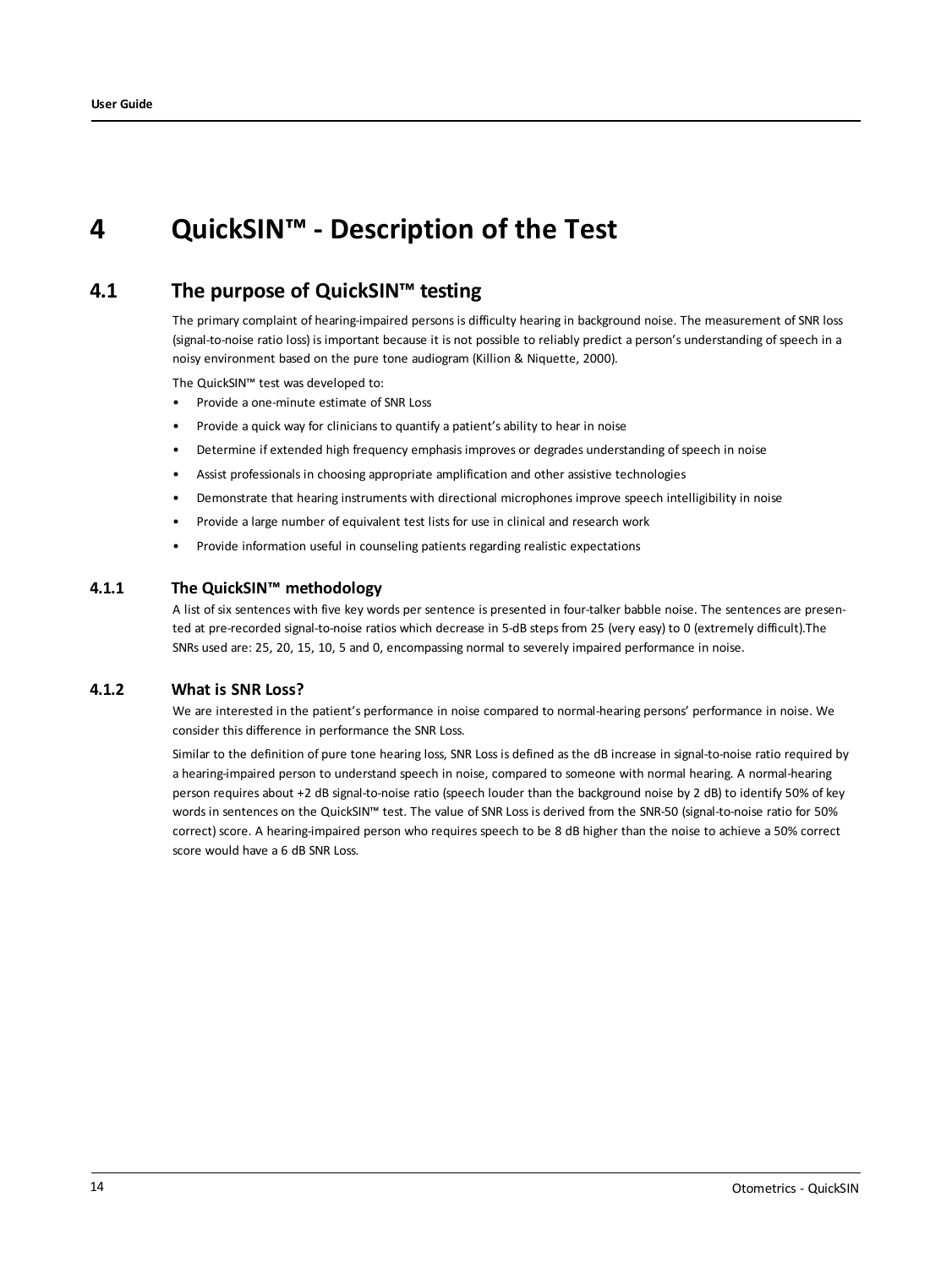

Different tests will give different values of SNR-50 for the same patient. We have found that changing from a female to male talker and using easier sentences decreases the normal SNR-50 by 5 dB from +2 to –3 dB, even though the babble noise is identical in both tests. Similarly, when continuous speech-spectrum noise is used, the reported SNR will differ by about 7 dB between computed rms calibration and traditional frequent-peak VU-meter readings (Ludvigsen and Killion, 1997). We've chosen to report QuickSIN™ scores in SNR Loss because it is substantially independent of calibration and test material. Calibration and/or test material differences that affect the SNR-50 values equally for normal and hearing-impaired subjects will cancel out in the SNR Loss calculation.

#### **4.1.3 The QuickSIN™ material**

The QuickSIN™ test contains lists of sentences in noise (4-talker babble) that can be used to determine SNR Loss (signal-tonoise ratio loss).

There are three types of lists:

- 12 standard equivalent lists, for basic SNR Loss testing
- 3 practice lists (not equivalent to lists 1-12), for practice only
- 12 lists with speech on channel 1 and constant-level babble on channel 2 (separated), to demonstrate directional microphone effectiveness
- 12 lists with high frequency emphasis; frequencies above 1000 Hz are increased. Speech and babble are presented in the same channel.
- 12 lists with high frequency emphasis and low pass filter; frequencies from approximately 1000-2000 Hz are increased, and frequencies above approximately 3000 Hz are filtered out. Speech and babble are presented in the same channel.

## **4.2 Where does the number 25.5 come from?**

First we need to explain where the number 27.5 comes from. Following the Tillman-Olsen (1973) recommended method for obtaining spondee thresholds, we have a simple method for estimating SNR-50 using nothing more than the total number of words correct.

In the Tillman-Olsen method, two spondees are presented at each level, starting at a level where all spondees are repeated correctly and decreasing in two dB steps until no responses are obtained for several words. The starting level plus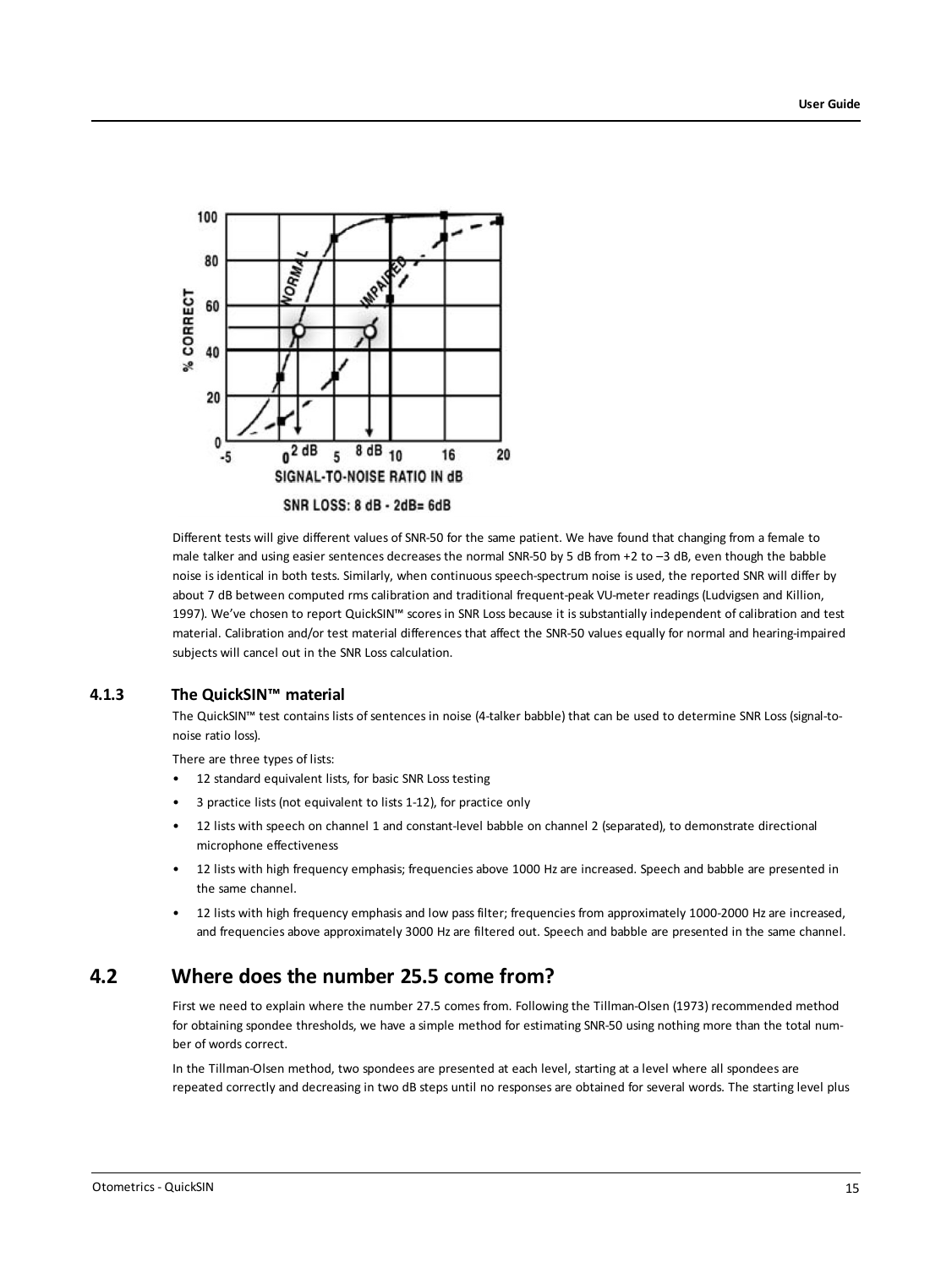1 dB, minus the total number of spondees repeated correctly, is the spondee threshold. The simple arithmetic comes from the use of 2 dB steps and 2 words per step. If the audiometer only has 5 dB steps, the corresponding method would use 5 words per step and take the starting level plus 2.5 dB (half of the step size, just as in the case of 2 dB steps), minus the total number of spondees repeated correctly.

The QuickSIN™ test has five words per step and 5 dB per step. Our highest SNR is 25 dB so we take 25 + 2.5 = 27.5 minus the total number of words repeated correctly. This gives what we call SNR-50, the signal-to-noise ratio required for the patient to repeat 50% of the words correctly. For example, if someone repeats all the words correctly down to 15 dB SNR and then misses everything beyond that point, they gave 15 correct responses (five each at 25, 20, and 15 dB SNR). Since they scored 100% correct at 15 dB SNR and 0% correct at 10 dB SNR, their SNR-50 would be about 12.5 dB, halfway between 15 and 10. This is the value given by the formula 27.5 - 15 = 12.5 dB.

#### **4.2.1 The formula for SNR Loss**

Since SNR-50 for normal-hearing persons is 2 dB, we subtract 2 dB to derive the formula for a patient's SNR LOSS: 25.5 – (Total words correct in 6 sentences)

**SNR**  $\text{loss} = \text{SNR-50} - 2 \text{ dB}$  $= 27.5 -$  (total words correct) – 2 dB

= 25.5 – (total words correct)

### **4.3 Separated speech & noise channels**

Separated Lists contain the 12 standard QuickSIN™ lists recorded with the speech and noise on two separate channels (target speech on channel one and 4-talker babble on channel two).

#### **4.3.1 Directional comparisons**

A complete measurement of a directional hearing instrument requires extensive laboratory facilities, but a good demonstration of the ability of directional hearing instruments to reject sound from the sides and rear can be obtained in a standard test booth with loudspeakers located in the corners (at +45° and -45° or 0° and 180° azimuth).

It is important to remember that any test conducted in a sound booth will not precisely reflect results in the real world. By design, sound booths have minimal reverberation, and testing is conducted using a limited number of loudspeakers (usually two) that are in fixed locations. In this setup, it is possible that the location of the speakers may interact with the null of the directional microphone(s). Therefore, these measures should not be used to assess effectiveness of one directional microphone design vs. another (where differences are usually small) but rather as a general measure comparing Omni to Directional, to verify that the directional microphones are working and providing directivity (rejection of sound from the sides and rear).

## **4.4 Reliability (statistics made useful)**

<span id="page-15-0"></span>A QuickSIN™ score obtained in one minute from a single list is accurate to about 1.8 dB at the 80% confidence level. By "about" we mean that 80% of the time (four times out of five) the "true" score (obtained from many lists) will be within 1.8 dB of the single-list test score. Statisticians would say we have "an 80% confidence level" that the true QuickSIN™ score will be within + 1.8 dB of the measured score. To put these numbers in perspective, a typical clinical threshold is accurate to about 5 dB at the 80% confidence level. In other words, one time out of five a threshold can be expected to be 5 dB or more above or below the recorded value. An 80% confidence level is normally adequate for clinical testing, where the results of any one test are used in context with other factors. In the case of a test of SNR Loss, for example, the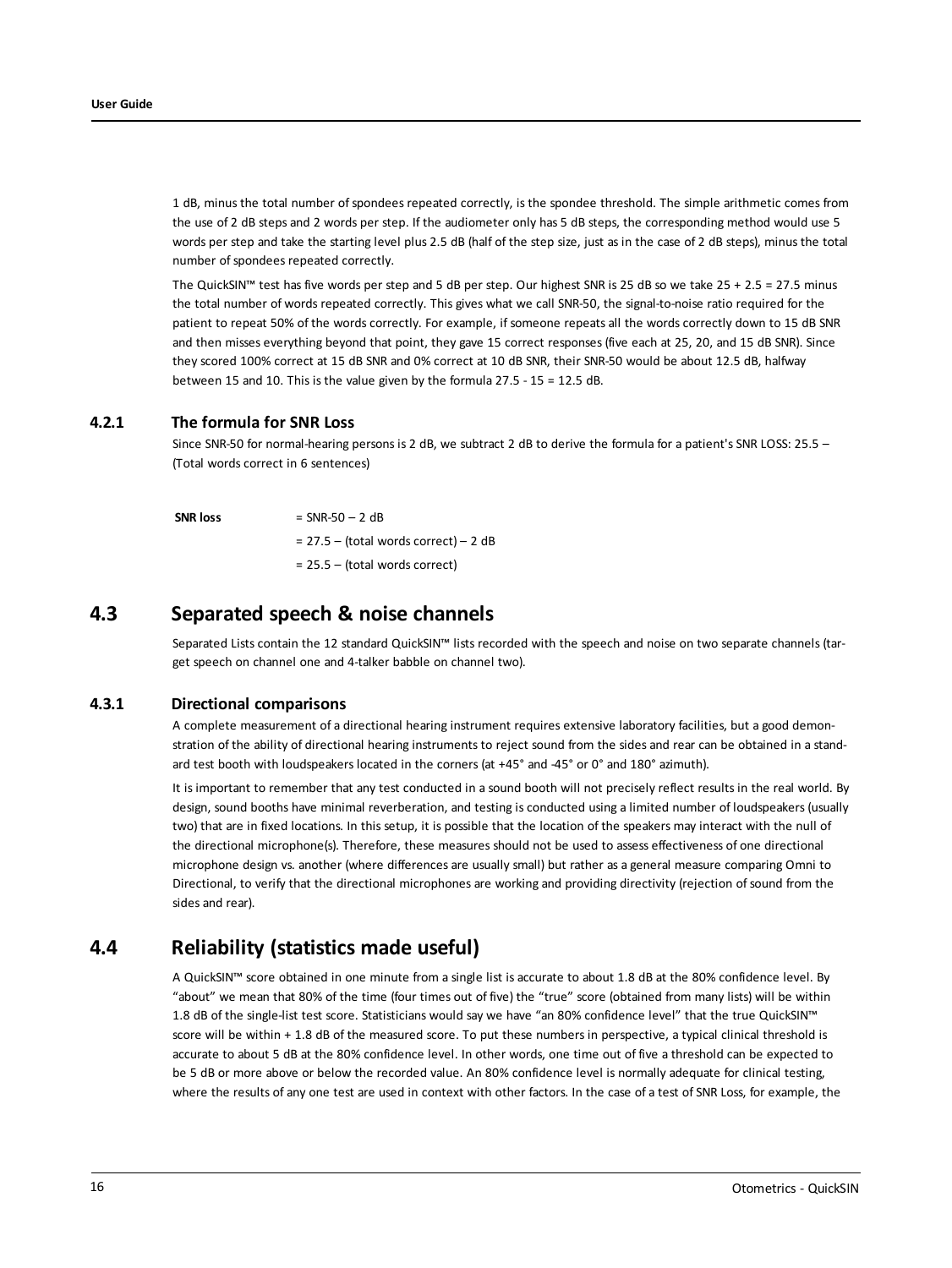clinician will already have formed an idea of the patient's communication difficulty from conversations with the patient. A 95% confidence level is common for research reporting, where a reduced risk of error is normally required.Using a statistical criterion that gives a 95% confidence level reduces the probability of error to one time in twenty. The following table shows the number of lists required for a given accuracy for confidence levels of 80%, 90% and 95%.

| <b>Number of lists</b> |     | $\overline{2}$ | 3   | 4   | 5   | 6   |     | 8   | 9   |
|------------------------|-----|----------------|-----|-----|-----|-----|-----|-----|-----|
| 95% C.I. ±, in dB      | 2.7 | 1.9            | 1.6 | 1.4 | 1.2 | 1.1 | 1.0 | 1.0 | 0.9 |
| 90% C.I. ±, in dB      | 2.2 | 1.6            | 1.3 | 1.1 | 1.0 | 0.9 | 0.8 | 0.8 | 0.7 |
| 80% C.I. ±, in dB      | 1.8 | 1.3            | 1.0 | 0.9 | 0.8 | 0.7 | 0.7 | 0.6 | 0.6 |

The numbers in the table are based on the rms average standard deviation of 1.4 dB in SNR found for the hearing-impaired subjects included in the Beta-site testing. This figure comes from two numbers: a) the 1.3 standard deviation derived from the combined individual test-retest scores, and b) the across-list standard deviation of 0.6 dB. If only normal-hearing subjects are used, the appropriate standard deviation drops from 1.4 dB to 1.25 dB. A standard deviation of 1.4 dB is slightly better than the standard deviation which would have been expected based on the original SIN Test. That standard deviation of 0.7 dB, multiplied by the square root of five, would predict a standard deviation of 1.6 dB for the QuickSIN™ test which uses only one sentence at each level compared to five sentences at each level on the SIN Test. The more careful preselection of sentences used in the QuickSIN™ test may have contributed to the slightly better result.

## **4.5 Comparison between two conditions**

<span id="page-16-1"></span>Averaging the results of several QuickSIN™ lists improves the reliability compared to a single list. This is particularly important when QuickSIN™ lists are used to compare two conditions, often two hearing instruments or hearing instrument adjustments. In this case, the real differences may not be large. The following table gives the number of lists required for the comparison between two conditions at an 80%, 90% or 95% confidence level. For a critical difference of 1.9 dB, for example, four lists are required for each condition at the 95% level. For a critical difference of 1.4 dB at the 95% confidence level, eight lists are required for each condition. For a simple example, one list in each condition with the assumed standard deviation of 1.4 dB gives a 95% confidence level of 1.96 x 1.41 x 1.4 = 3.9 dB. To improve from 80% to 95% confidence level at a given criterion requires an approximate doubling of test time. Example: Two lists in each condition gives a 1.8 dB critical difference at the 80% confidence level; four lists in each condition provide 1.9 dB at the 95% confidence level, and five lists in each condition provide 1.7 dB at the 95% confidence level.

| Lists per condition |     | $\mathbf{2}$ | 3   | 4   | 5   | 6   |     | 8   | 9   |
|---------------------|-----|--------------|-----|-----|-----|-----|-----|-----|-----|
| 95% C.D. ±, in dB   | 3.9 | 2.7          | 2.2 | 1.9 | 1.7 | 1.6 | 1.5 | 1.4 | 1.3 |
| 90% C.D. ±, in dB   | 3.2 | 2.2          | 1.8 | 1.6 | 1.4 | 1.3 | 1.2 | 1.1 | 1.1 |
| 80% C.D. ±, in dB   | 2.5 | 1.8          | 1.5 | 1.3 | 1.1 | 1.0 | 1.0 | 0.9 | 0.8 |

## **5 OTOsuite QuickSIN™ module safety**

<span id="page-16-0"></span>This Guide contains information and warnings, which must be followed to ensure the safe use of the OTOsuite QuickSIN™ module. Local government rules and regulations, if applicable, should also be followed at all times.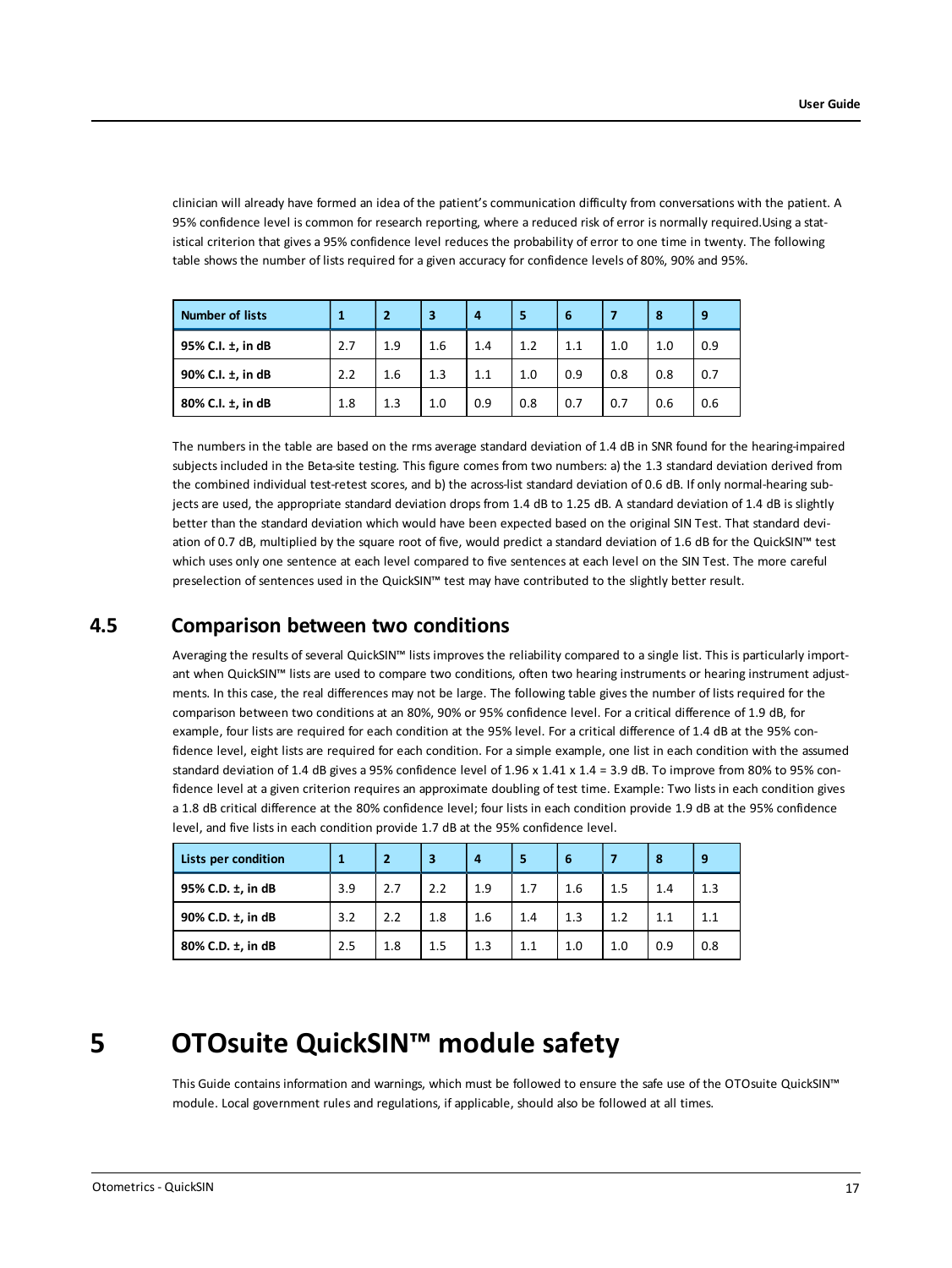When the OTOsuite QuickSIN™ module is used in conjunction with a test device, make sure that all information and warnings in the user documentation of the test device are followed.

For safety specifics concerning test modules and test devices, see the specific manuals.

## **5.1 Symbols used**



Complies with Medical Devices Directive 93/42/EEC and RoHS Directive (2011/65/EC).

Used in error message dialogs if software program fails. See the detailed information in the dialog box.

### **5.2 Manufacturer**

Natus Medical Denmark ApS Hoerskaetten 9, 2630 Taastrup Denmark  $\circ$  +45 45 75 55 55 www.natus.com

#### **5.2.1 Responsibility of the manufacturer**

The manufacturer is to be considered responsible for effects on safety, reliability, and performance of the equipment only if:

- All assembly operations, extensions, re-adjustments, modifications or repairs are carried out by the equipment manufacturer or personnel authorized by the manufacturer.
- The electrical installation to which the equipment is connected complies with EN/IEC requirements.
- The equipment is used in accordance with the instructions for use.

<span id="page-17-0"></span>The manufacturer reserves the right to disclaim all responsibility for the operating safety, reliability and performance of equipment serviced or repaired by other parties.

## **6 Appendixes**

### **6.1 Categories of loudness**

- 7. Uncomfortably Loud
- 6. Loud, But OK
- 5. Comfortable, But Slightly Loud
- 4. Comfortable
- 3. Comfortable, But Slightly Soft
- 2. Soft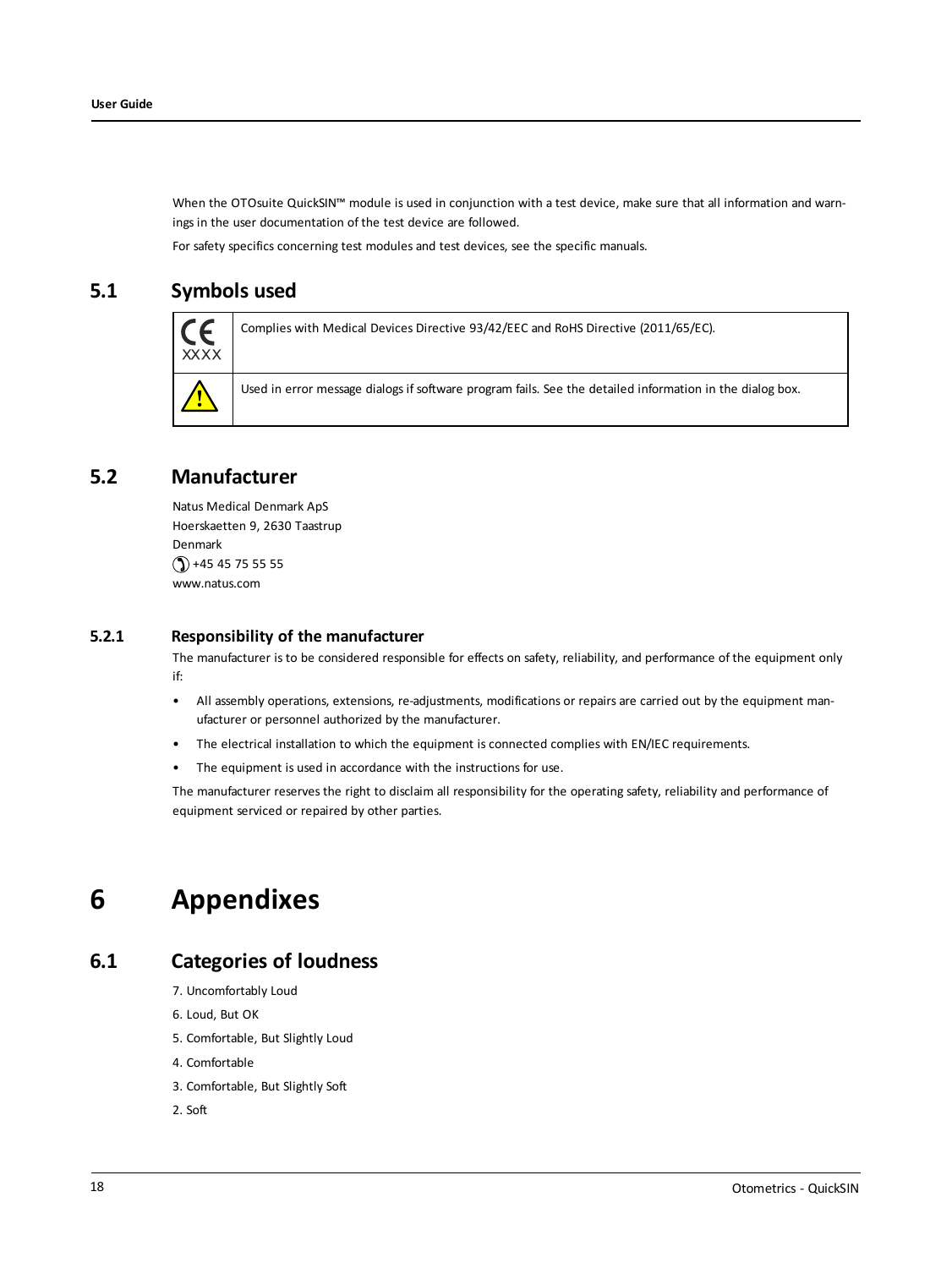1. Very Soft Valente and Van Vliet (1997)

### **6.2 Technical Note - Crosstalk**

In the separated lists the target speech and the babble are recorded on separate channels, but a small amount of interchannel crosstalk (-65 dB) exists in the original recording. Under normal conditions this is not audible, but during silent periods on the sentence channel, a faint babble can sometimes be heard in the background. This does not affect normal usage of these lists.

### **6.3 References**

Bentler, R (2000). List Equivalency and Test-Retest Reliability of the Speech in Noise Test. *Am J Audiol*, 9 (2): 84-100. Braida, L (2000). Personal communication.

Egan, JP (1944). Articulation Testing Methods II. Office of Research and Development, Report 3802. PB 22848.

Etymotic Research (1993). The SIN Test (Compact Disk) 61 Martin Lane, Elk Grove Village, Illinois 60007.

Etymotic Research (1997). FIG 6 for Windows (3.5" diskette) 61 Martin Lane, Elk Grove Village, Illinois 60007.

Fikret-Pasa, S (1993). The Effects of Compression Ratio on Speech Intelligibility and Quality. Northwestern University Ph.D. Dissertation, University Microfilms, Ann Arbor, MI.

Killion, M (1985). The Noise Problem: There's Hope. *Hearing Instruments*, 36 (11): 26-32.

Killion, M (2002). New Thinking on Hearing in Noise: A Generalized Articulation Index. *Seminars in Hearing*, 23 (1): 57-75.

Killion, M, Niquette, P (2000). What Can the Pure-Tone Audiogram Tell Us About A Patient's SNR Loss? *The Hearing Journal*, 53 (3): 46-53.

Killion, MC, Niquette, PA, Gudmundsen, GI, Revit, LJ, and Banerjee, S (2004). Development of a quick speech-in-noise test for measuring signal-to-noise ratio loss in normal-hearing and hearing-impaired listeners. *J Acoust Soc Am* 116(4): 2395- 2405.

Killion, MC, Niquette, PA, Gudmundsen, GI, Revit, LJ, and Banerjee, S (2006). Erratum: Development of a quick speech-innoise test for measuring signal-to-noise ratio loss in normal-hearing and hearing-impaired listeners. *J Acoust Soc Am* 119(3).

Ludvigsen, C, Killion, M (1997). Personal communication

Martin, FN, Champlin, CA, Perez, DD (2000). The Question of Phonetic Balance in Word Recognition Testing. *J Am Acad Audiol*, 11 (9): 489-493.

Rabinowitz, W, Eddington, D, Delhorne, L, Cuneo, P (1992). Relations Among Different Measures of Speech Reception in Subjects Using a Cochlear Implant. *J Am Acoust Soc*, 92:1869-1881.

Rankovic, CM (1991). An Application of the Articulation Index to Hearing Aid Fitting *J SP Hear Res*, 34:391-402.

Silbiger, H (2000). Personal communication.

Skinner, MW (1980). Speech Intelligibility in Noise-Induced Hearing Loss: Effects of High-Frequency Compensation. *J Am Acoust Soc*, 67:306-317.

Sperry, JL, Wiley, TL, Chial, M.R (1997). Word Recognition Performance in Various Background Competitors. *J Am Acad Audiol*, 8 (2):71-80.

Stockley, KB, Green, WB (2000). Interlist Equivalency of the Northwestern University Auditory Test No. 6 in Quiet and Noise with Adult Hearing-Impaired Individuals. *J Am Acad Audiol*, 11 (2):91-96.

Tillman, TW, Olsen, WO (1973). Speech Audiometry. In: *Modern Developments in Audiology*. Second Edition. Jerger, J (ed). Academic Press, New York.